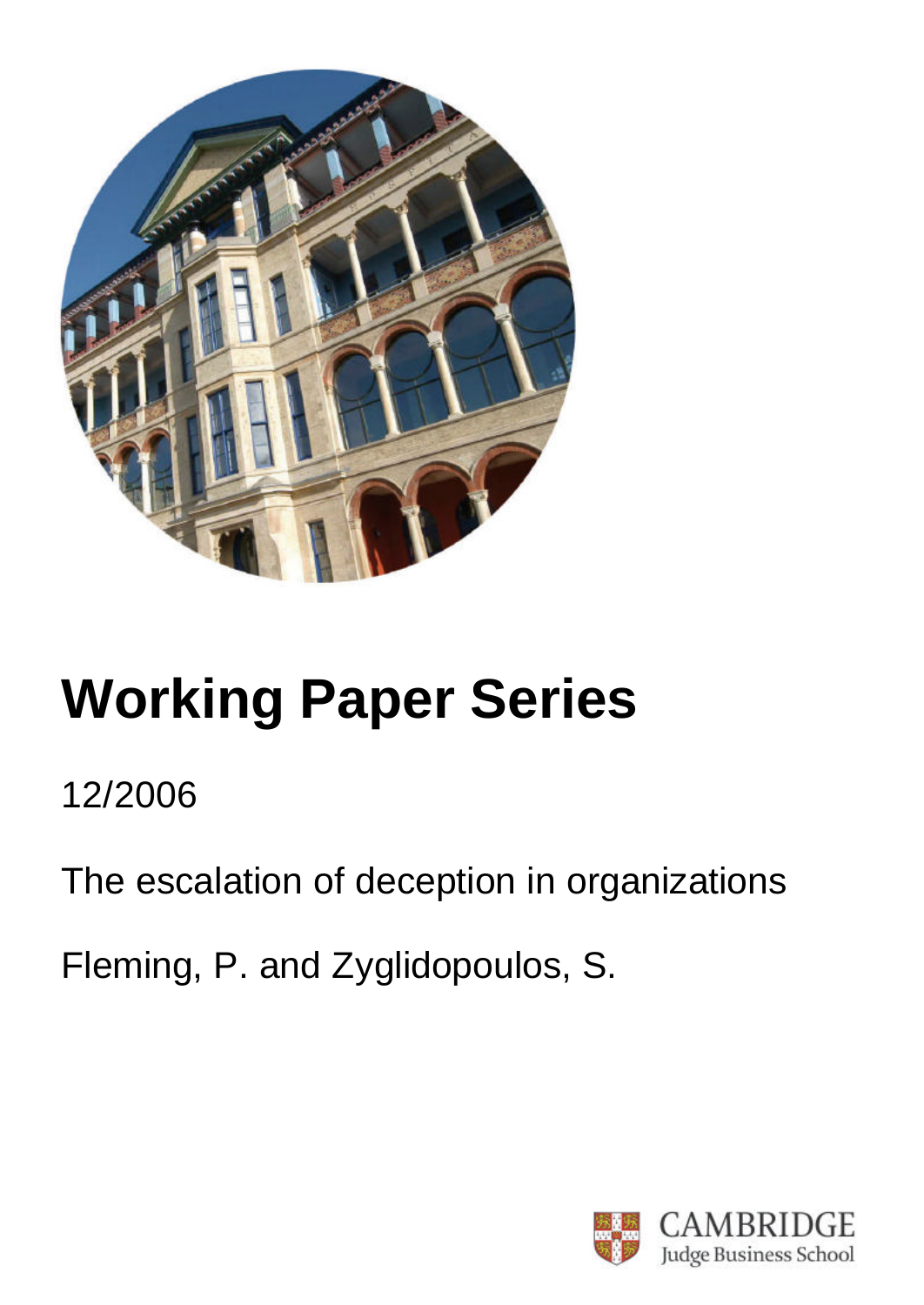These papers are produced by Judge Business School, University of Cambridge. They are circulated for discussion purposes only. Their contents should be considered preliminary and are not to be quoted without the authors' permission.

Author contact details are as follows:

Peter Fleming Judge Business School University of Cambridge p.fleming@jbs.cam.ac.uk Stelios Zyglidopoulos Judge Business School University of Cambridge szyglidopoulos@yahoo.com

This paper was presented at the *1 st Organization Studies Summer Workshop* 12-13 June 2006 Santorini, Greece

Please address enquiries about the series to:

Research Support Manager Judge Business School Trumpington Street Cambridge CB2 1AG, UK Tel: 01223 760546 Fax: 01223 339701 E-mail: research-support@jbs.cam.ac.uk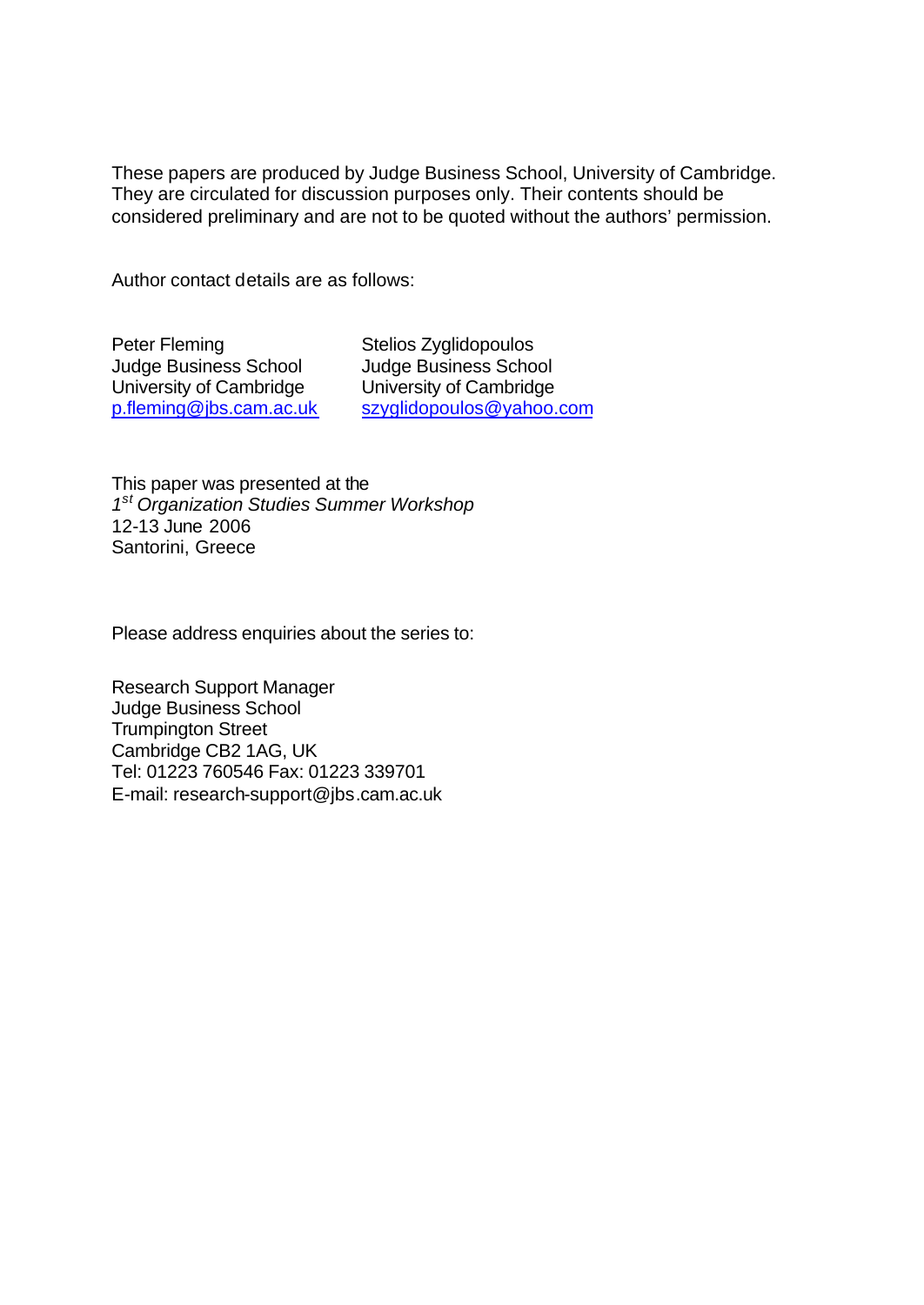#### **THE ESCALATION OF DECEPTION IN ORGANIZATIONS**

Peter Fleming Stelios C. Zyglidopoulos

 Judge Business School University of Cambridge Trumpington Street Cambridge CB2 1AG United Kingdom Tel: +44 (0) 1223 7 60471 Tel: +44 (0) 1223 7 60589 Fax: + 44 (0) 1223 339701 p.fleming@jbs.cam.ac.uk szyglidopoulos@yahoo.com

An earlier version of this paper was presented at the 1st Organization Studies Summer Workshop: 'Theorizing Process in Organizational Research,' 12-13 June, Santorini, Greece, 2005.

This is a work in progress please do not quote without permission.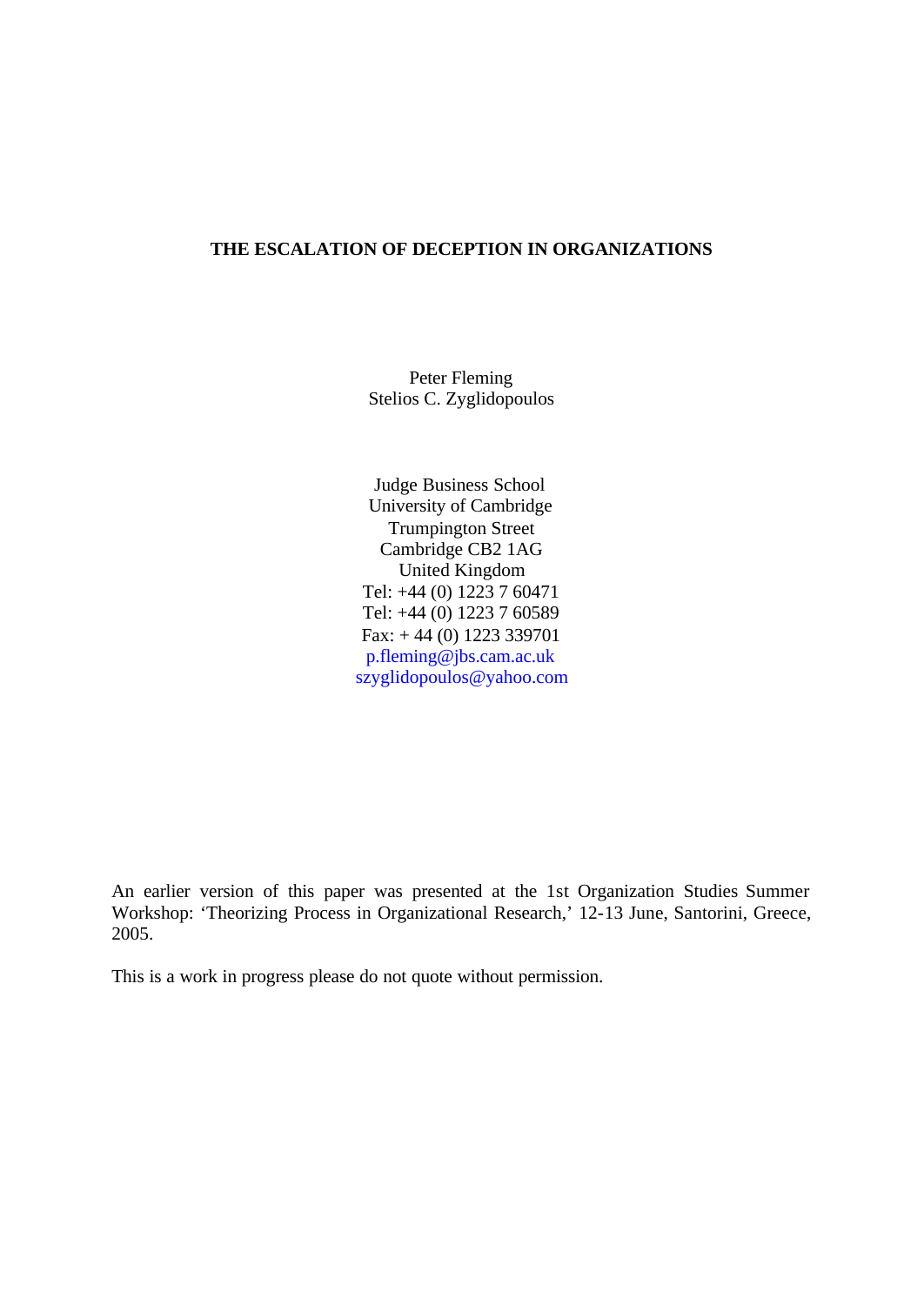#### **THE ESCALATION OF DECEPTION IN ORGANIZATIONS**

#### **ABSTRACT**

We develop a process model that explains the escalation of deception in corrupt organizations. If undetected, an initial lie can begin a process whereby the ease, severity and pervasiveness of deception increases overtime so that it eventually becomes an organization level phenomenon. We propose that organizational complexity has an amplifying effect. A feedback loop between organization level deception and each of the escalation stages positively reinforces the process.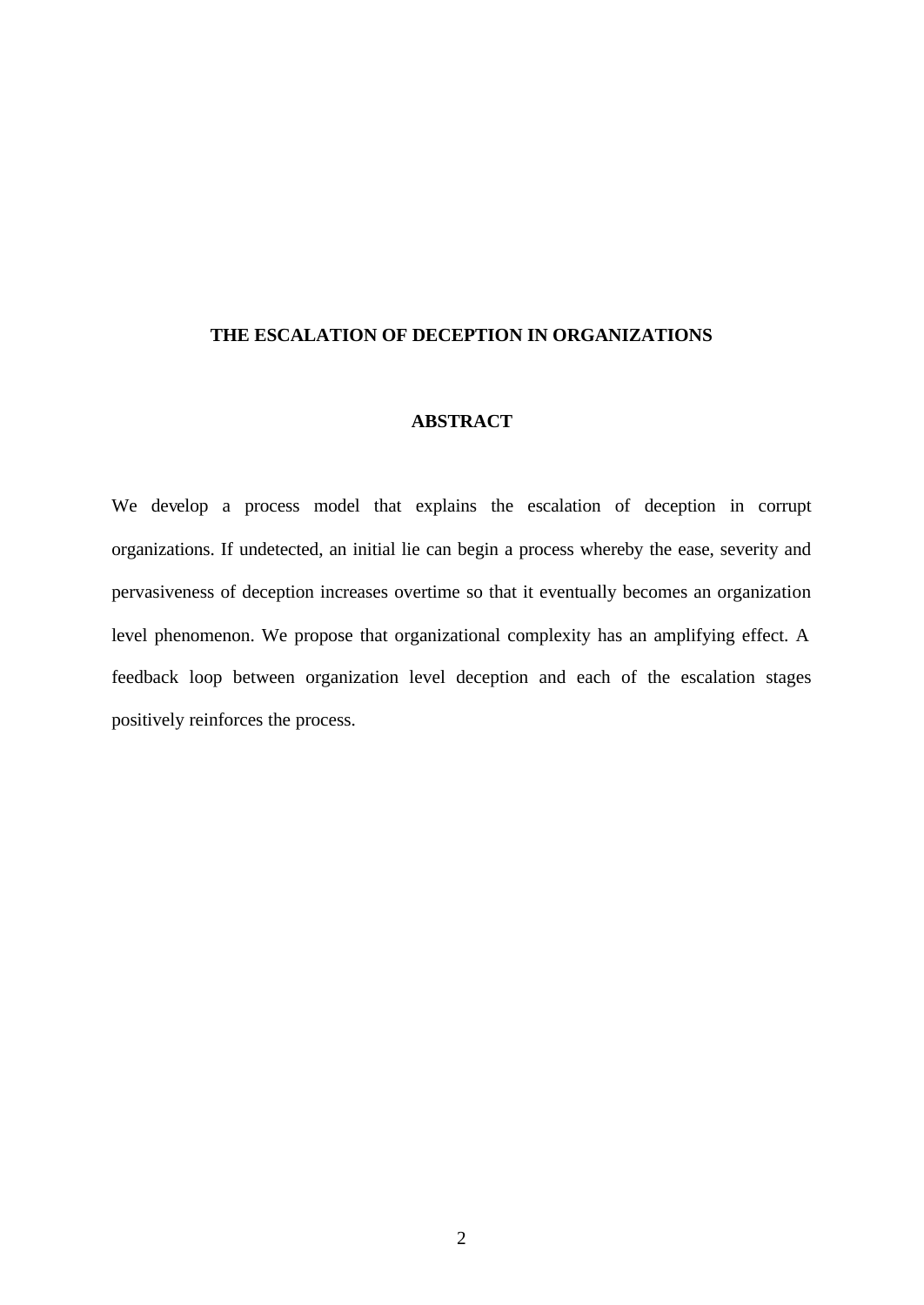#### Oh, what a tangled web we weave When first we practise to deceive! *Sir Walter Scott, Marmion, Canto VI*

Many of the organizations involved in the recent high-profile scandals such as Enron, WorldCom, Arthur Andersen and Lucent, did not start out deceitful (Clarke, Dean and Oliver, 2003). The founding motto of Arthur Andersen, for example, was 'think straight, talk straight,' and for many decades the company was highly principled. At some point in time, however, deceptive practices crept in and escalated (Cruver, 2002; McLean and Elkind, 2004). A good deal of the popular media dissecting fraudulent practices in these organizations refers to the 'snowballing' of deception (e.g., Miller, 1995; Bennis, 2002; Carroll, 2002; Blair-Smith, 2004). This is where lying soars overtime in scale and scope, taking on a momentum of its own that eventually consumes the organization. While the topic of deception has been broached at the personal (Schweitzer, Ordóñez, and Douma, 2004; Tenbrunsel, 1998; Jones, 1991), inter-personal (Grover, 1993; Brass, Butterfield and Skaggs, 1998) and organization levels (Ashforth and Anand, 2003; Anand, Ashforth and Joshi, 2004; Brief, Buttram and Dukerich, 2001), its escalation has yet to be explained. By escalation we mean an increase in the ease, severity and pervasiveness of deceit until the organization cannot operate without lying. How does lying escalate in organizations and what are the factors that drive it?

This paper presents a process model explaining how deception can escalate in organizations. Of course, escalation is not inevitable. The deception may be a one-off event or arouse enough suspicion to deter further lying. But if the initial lie remains undetected, certain factors will make it easier to tell more lies, which overtime can increase in severity and pervasiveness until deception becomes an organization level phenomenon. We highlight the importance of organizational complexity in amplifying this escalation process, and identify a positive feedback loop between organization level deception and each of the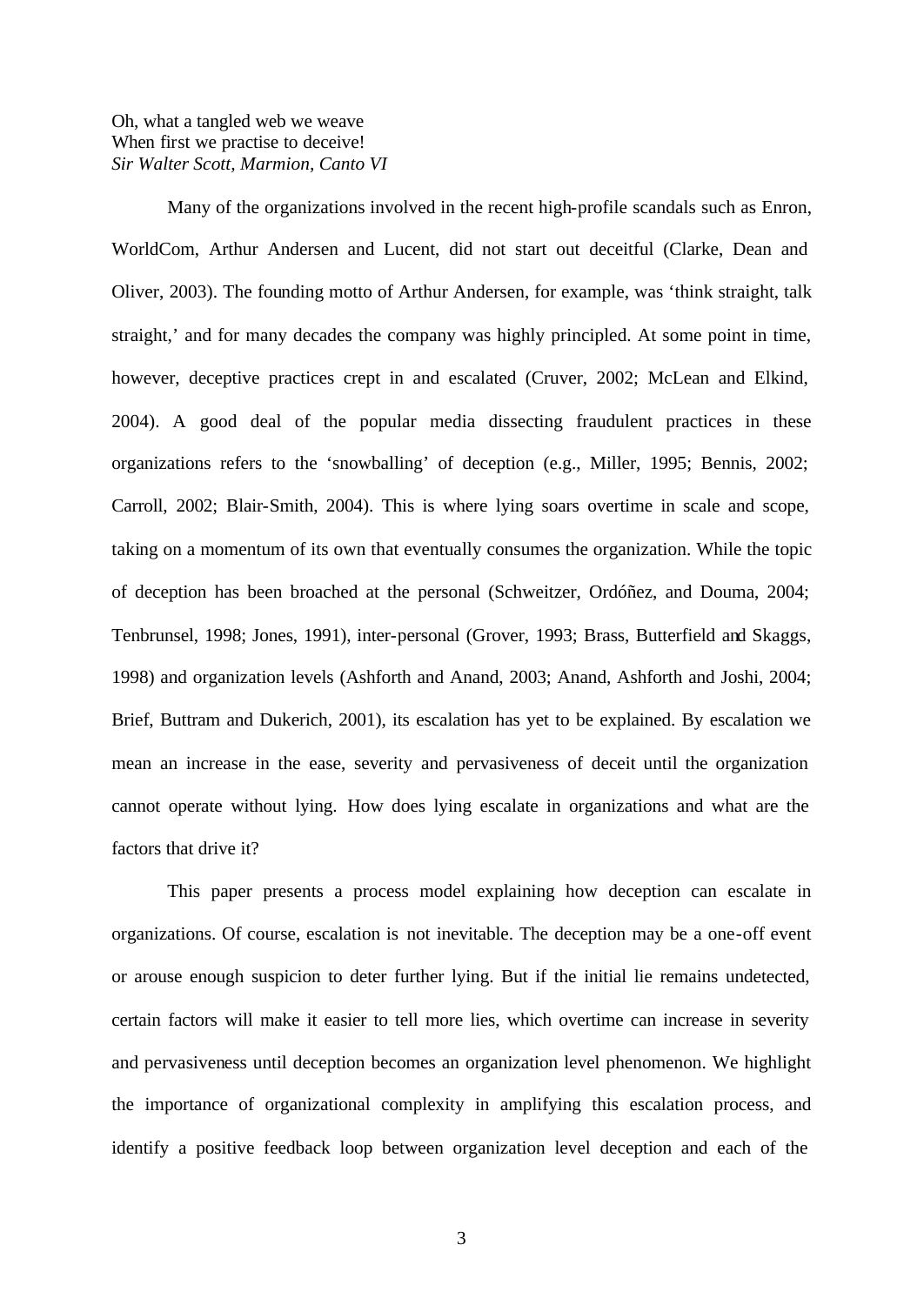escalation stages. Our emphasis on organizational forces should not detract from the significance of individual moral responsibility. Individuals ultimately choose whether to lie or not, but there is a need for more inquiry into the situational processes that can escalate deception and give it systemic momentum. Here we concur with Gioia (1992) and Brief *et al*. (2001) that contextual factors must be incorporated into explanations of corporate wrongdoing. Moreover, the paper underlines deception as a distinct form of corruption. This is important given that the literature tends to group corrupt activities "together as if they were the same, conducted by the same people, under the same circumstances" (Grover, 1993: 478, also see Donaldson and Dunfee, 1994).

The paper is ordered in the following way. First we define deception as a type of corruption. Second, we introduce and discuss the aforementioned model that explains the escalation of deception. Finally, future research avenues are discussed and we conclude by outlining the implications for management practice.

#### **DECEIT AS CORRUPTION**

We understand organizational corruption as a relatively loose concept that signifies the "misuse of an organizational position or authority for personal gain or organizational (or sub-unit) gain, where misuse in turn refers to departures from accepted societal norms" (Anand *et al*., 2004: 40). Research on corruption particularly emphasizes the undermining of the public good by private self-interest (Clarke, 1983; Williams, 2000; Bratsis, 2003). If organizations, economic interactions and markets are embedded in public networks of trust and fair play as Granovetter (1985) and Fukuyama (1995) suggest, then corruption misuses these networks for private gain either at the individual, group or organization level (Nielsen, 2003).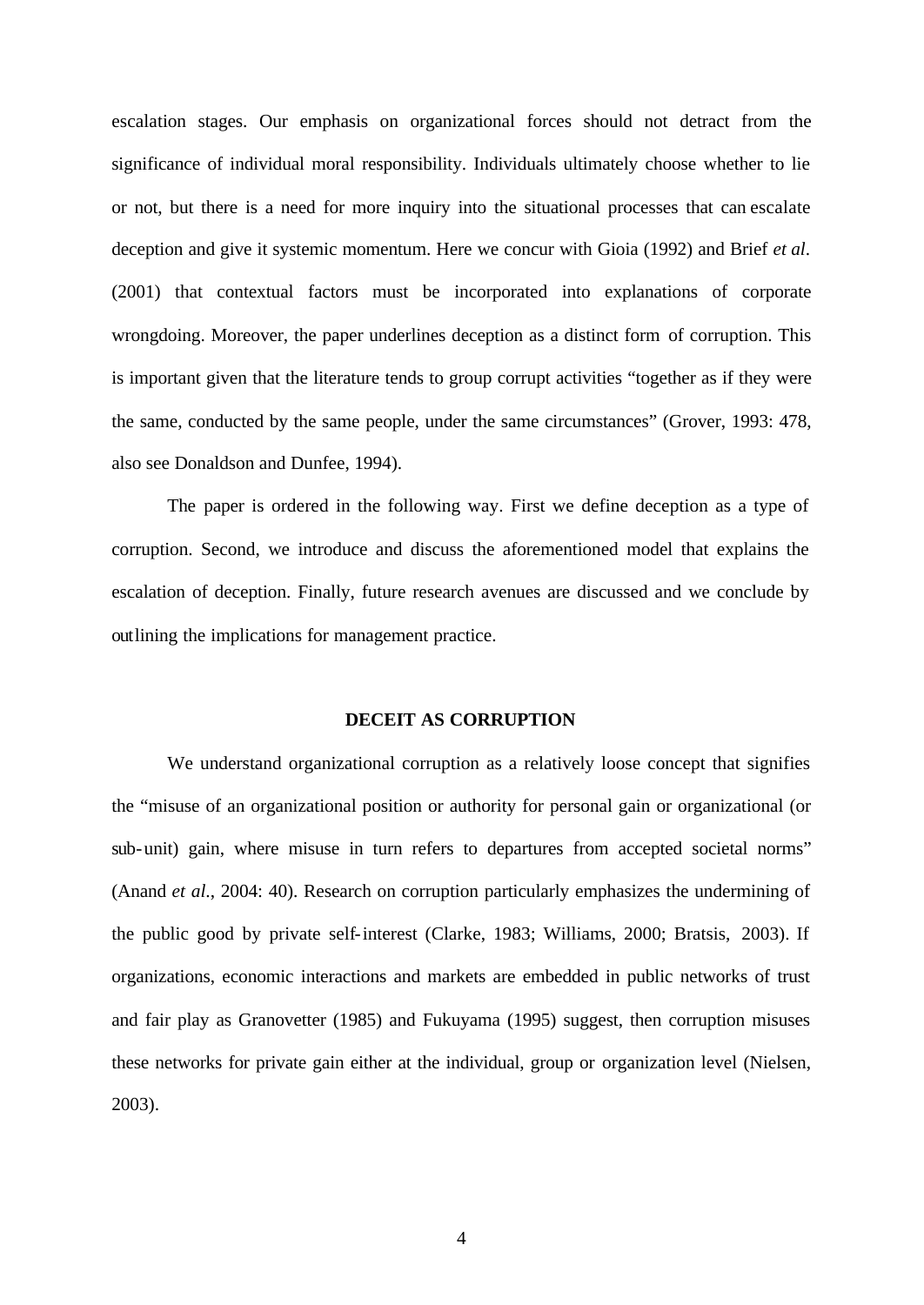When a significant violation of public trust has occurred, lying is a common corollary because the wrongdoing invites concealment. In some cases, however, deception is so essential that it is hardly, if at all, used to mask other corrupt activities because it is the corruption *par excellence*. This raises an important point for what follows. Deception is a kind of corruption that can support other forms of misconduct or exist for its own sake. For example, a firm that illegally pollutes the environment might deceive its public in order to avoid detection, while another may deceive by grossly exaggerating its financial performance. In the first case, the main act of corruption is pollution, while in the second case, it is lying. Because of its relevance to recent corporate trends involving pecuniary misrepresentation, this paper deals with the escalation of the latter type of deceit.

According to Bok (1999), we lie to others when we "communicate messages meant to mislead them, meant to make believe what we ourselves do not believe" (Bok, 1999: 13). Lying may take the form of giving false information (lies of commission) or withholding truthful information (lies of omission) (also see Schweitzer and Croson, 1999). The two types of lying can reinforce each other. If a lie of commission is institutionalized, future omissions might maintain the deception. Conversely, if a lie of omission is tested it may evoke further concealment with a lie of commission. Conceptual ambiguity surrounds lies of omission because silence about truthful information and simple ignorance are often difficult to distinguish (Barnes, 1996). We therefore concentrate on lies of commission since they provide the most clear-cut examples of corrupt deceit (Kramer and Messick, 1996). Like betrayal (see Elangovan and Shapiro, 1998), lying involves a social relationship in which a teller wilfully conceals a truth from a receiver who is not privy to this truth. While there is nothing inherently immoral in this (Goffman, 1959; Elias, 2000), harmful lies are those that adversely affect the receiver, who would act very differently if he or she knew the truth being concealed. More serious still is when the deceiver unjustly gains from the lie in a way that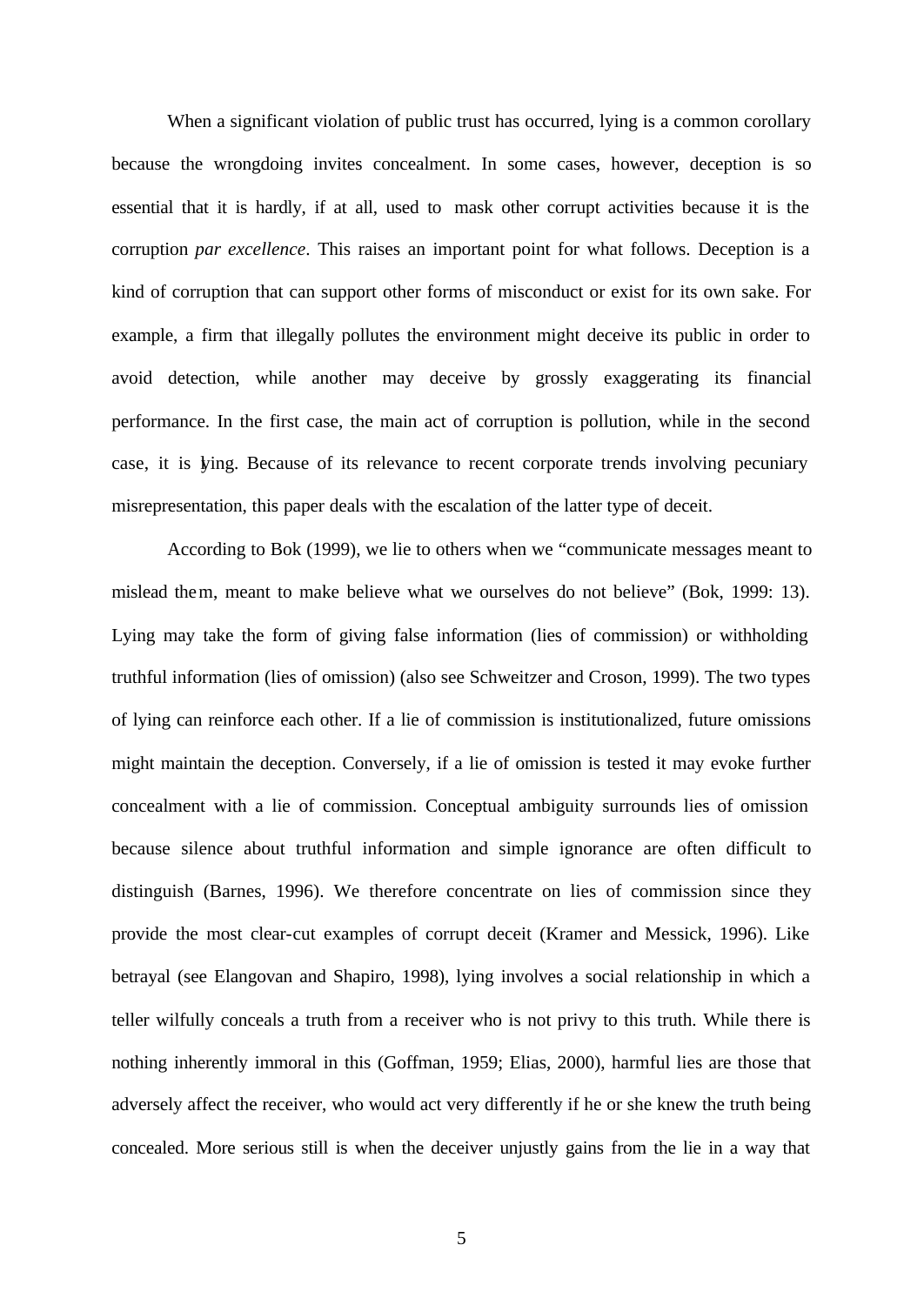adversely impinges upon the interests and well being of the deceived. This is when deceiving others dovetails with conniving, wile and corruption.

There are many reasons why some may choose to engage in deception, especially the type that we are interested in here concerning pecuniary misrepresentation. In the popular press, the most cited motivators are greed and predatory self-interest (Cruver, 2002; Levy and Lindsen, 2002). In his insider's account of the 1987 Wall Street collapse, Lewis (1990) argued that unbridled greed coupled with low transparency was the prime source of the insider-trading networks that dogged the Wall Street environment. This can be called the 'bad apple' theory (Trevino and Youngblood, 1990) of lying as it focuses on individual immorality as the underlabor of deception. More contextual explanations highlight the environmental preconditions of the liar and the institutional 'incentives' that make lying more probable (Tenbrunsel, 1998; Tenbrunsel *el al*., 2000). For Tenbrunsel (1998), temptations like a highrisk financial stake or project deadline can increase the propensity for deception, even among otherwise ethical individuals. Grover (1993) demonstrates how actors may lie in order to avoid anxiety in stressful work environments. Participants construe deception as a defensive manoeuvre rather than a devious act. At a broader level, Berenson (2003) cites the expectation to post ever-greater quarterly earnings as a key incentive to lie. With the decline of independent investment research, deception presents itself as an appealing possibility for organizations to meet their own unrealistic short-term forecasts. This is reflected in WorldCom's inflated earnings and manipulated loss indicators (Simons, 2002; Unerman and O'Dwyer, 2004). Similarly, because Enron was inordinately hyped as a 'company of the future' by themselves, the press and business consultants, fraudulent off-balance sheet utilities became a viable alternative to admitting failure or incompetence (Mills, 2002).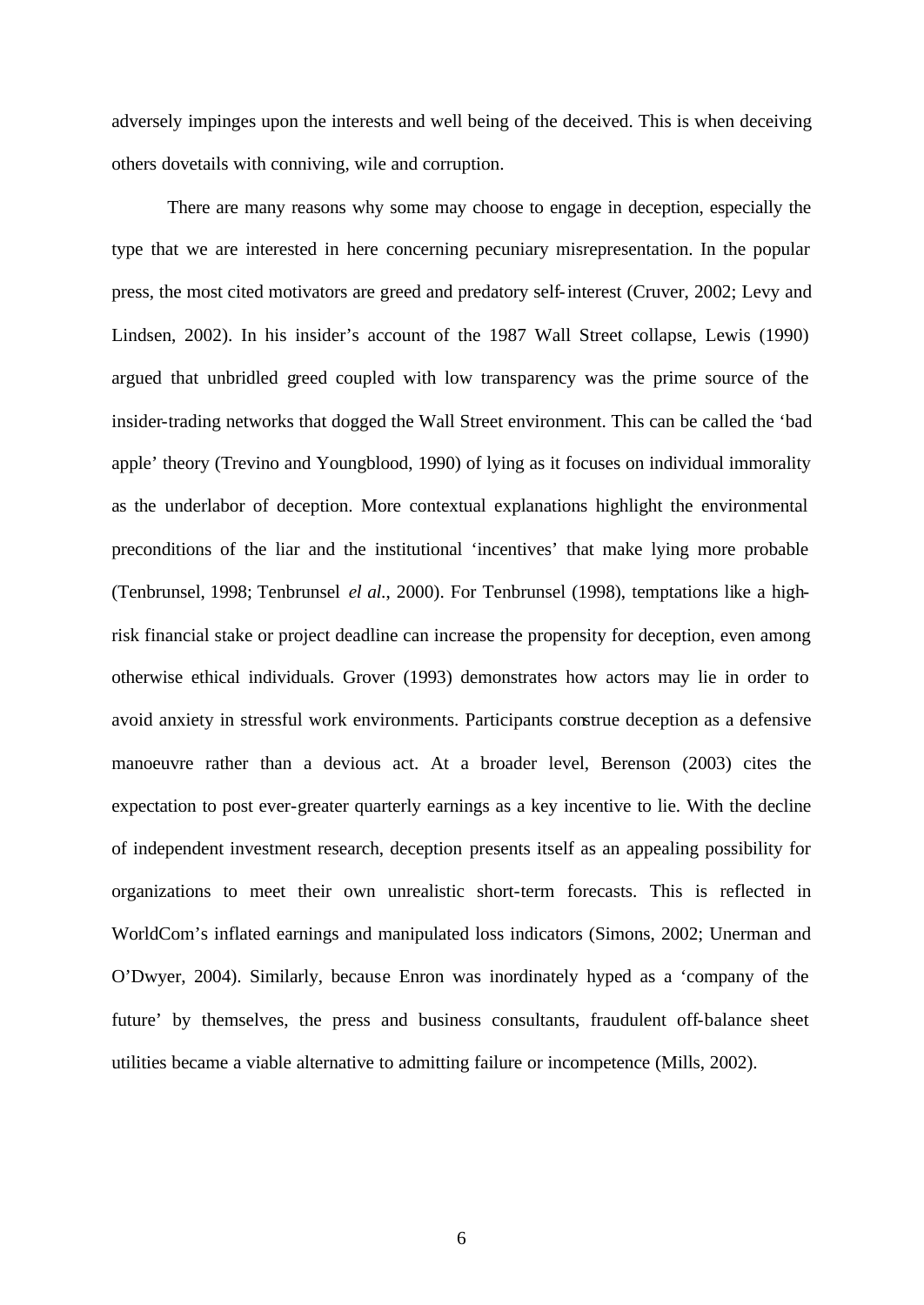#### **THE ESCALATION OF DECEPTION**

While we know increasingly more about the various motivators for lying in corrupt organizations, its temporal development remains under-conceptualized. In this section we outline a process model that explains how deception can escalate (See Figure 1). The model begins with the initial act of deception at the individual and/or group level. Here the escalation of deception is not inevitable. The lie may be a one-off event or arouse enough suspicion to deter further deception. However, if the initial lie is undetected a number of factors will increase the likelihood of continued lying. We propose that as the deception continues its severity and pervasiveness also increases, transforming lying into an organization level phenomenon. Organizational complexity can amplify this process by directly influencing the ease, severity and pervasiveness of the deceit. Once deception has become an organization level phenomenon, it forms a background that further increases the ease, severity and pervasiveness of deception. This is indicated by the feedback loop. It returns to the initial act of deception to illustrate how newcomers or previously honest employees may begin to lie when embedded in an escalating system.

> --------------------------------- Insert Figure 1 about here ---------------------------------

#### *Ease of Further Deception*

Once an individual and/or group have lied at least once and it remains undetected, certain factors will make it easier for them to lie again in the future and thus begin or perpetuate the escalation process. These factors are increased incentives and rationalization.

 First, as Tenbrunsel (1998) found, in accordance with Ferrell and Gresham (1985), Hunt and Vitell (1986), and Jones (1991), deception is made more probable if incentives are present. And since it is most likely that the incentives to lie the second time around will be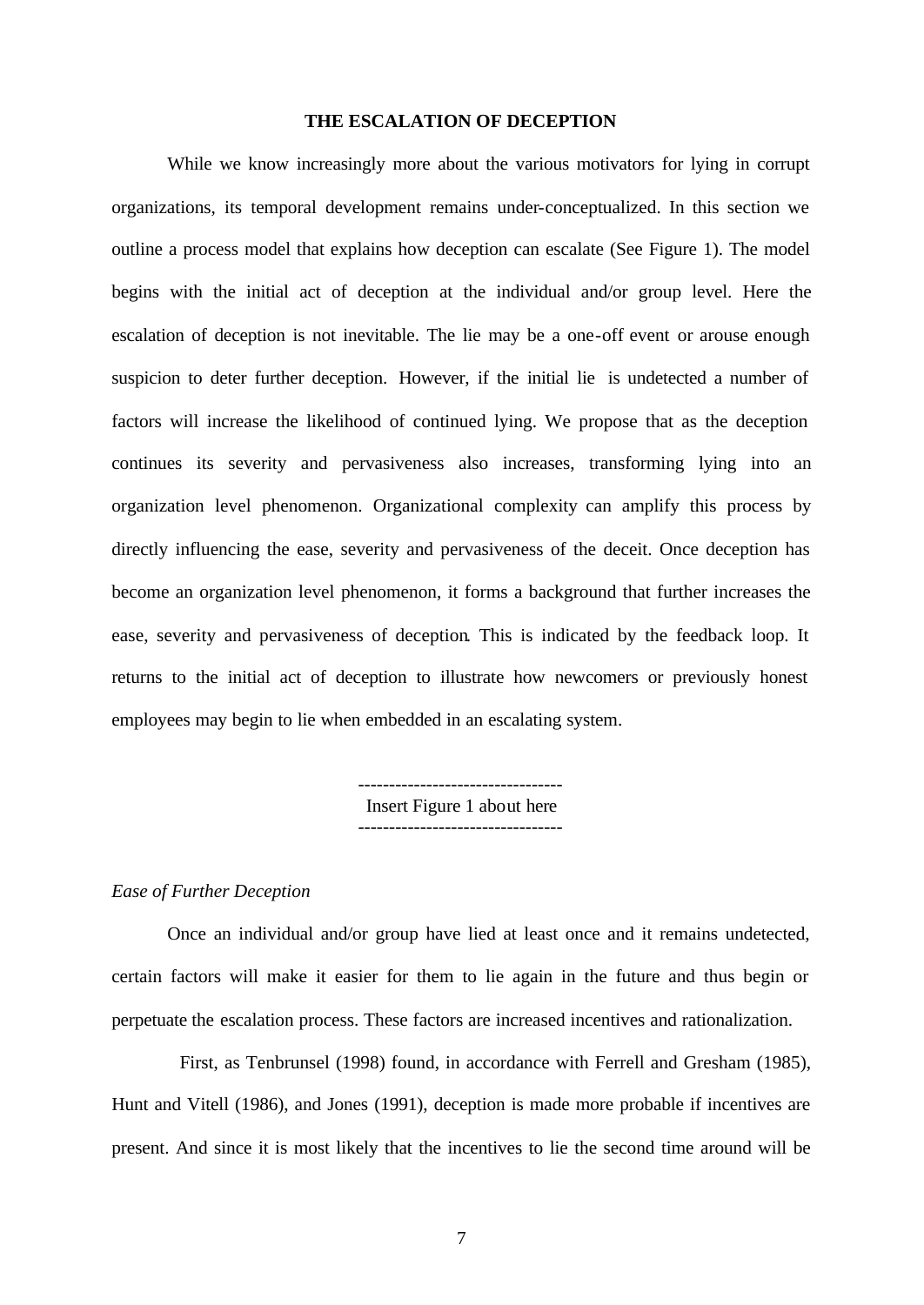greater than the first, it will be easier for a manager to overcome his or her moral reservations and lie again. Why are the incentives greater the second time around? To answer this question, let us go back to the hypothetical first lie.

A manager of a financially under-performing firm might choose to lie about its troublesome performance rather than disclose the truth to shareholders, regulators and the public. While such deception can avoid penalization and buy time, it rarely makes the underlying problem go away. It is like a patient falsifying his or her medical results so that their immediate family is not worried. Such a tactic seldom cures the disease. For example, but for less noble reasons, as the misalignment between Enron's strategy and its environment increased, the gap between expectation and actual performance also grew, motivating managers to lie again as the situation worsened (McLean and Elkind, 2004: 41). Since the underlying causes of the under-performance were misrepresented, the incentive to continue lying (i.e., financial losses) increased overtime. Relatedly, when the problem that prompted the first lie reappears, the risk of having past untruths exposed is a powerful incentive to lie again. In this way, past deceit operates as a sunk cost that can escalate commitment to an unethical course of action, which will be increasingly difficult to reverse (Staw, 1981; Staw and Ross, 1987, 1989). As the lying continues, considerable effort will be required to maintain consistency between present and past deceitfulness (Grover, 2005).

Second, Chugh, Banaji, and Bazerman (2005) argue that actors often make moral decisions within a cognitive constraint they call 'bounded ethicality'. This is where individuals and/or groups employ self-serving biases with the aim of maintaining a morally consistent and positive view of themselves (also see Bazerman, 1994; Taylor, 1989). As Donaldson and Dunfee (1994) suggest, this constraint is akin to bounded rationality in that most moral actors are affected by it. Bounded ethicality assumes the status of rationalization when individuals feel compelled to justify to themselves and others why their otherwise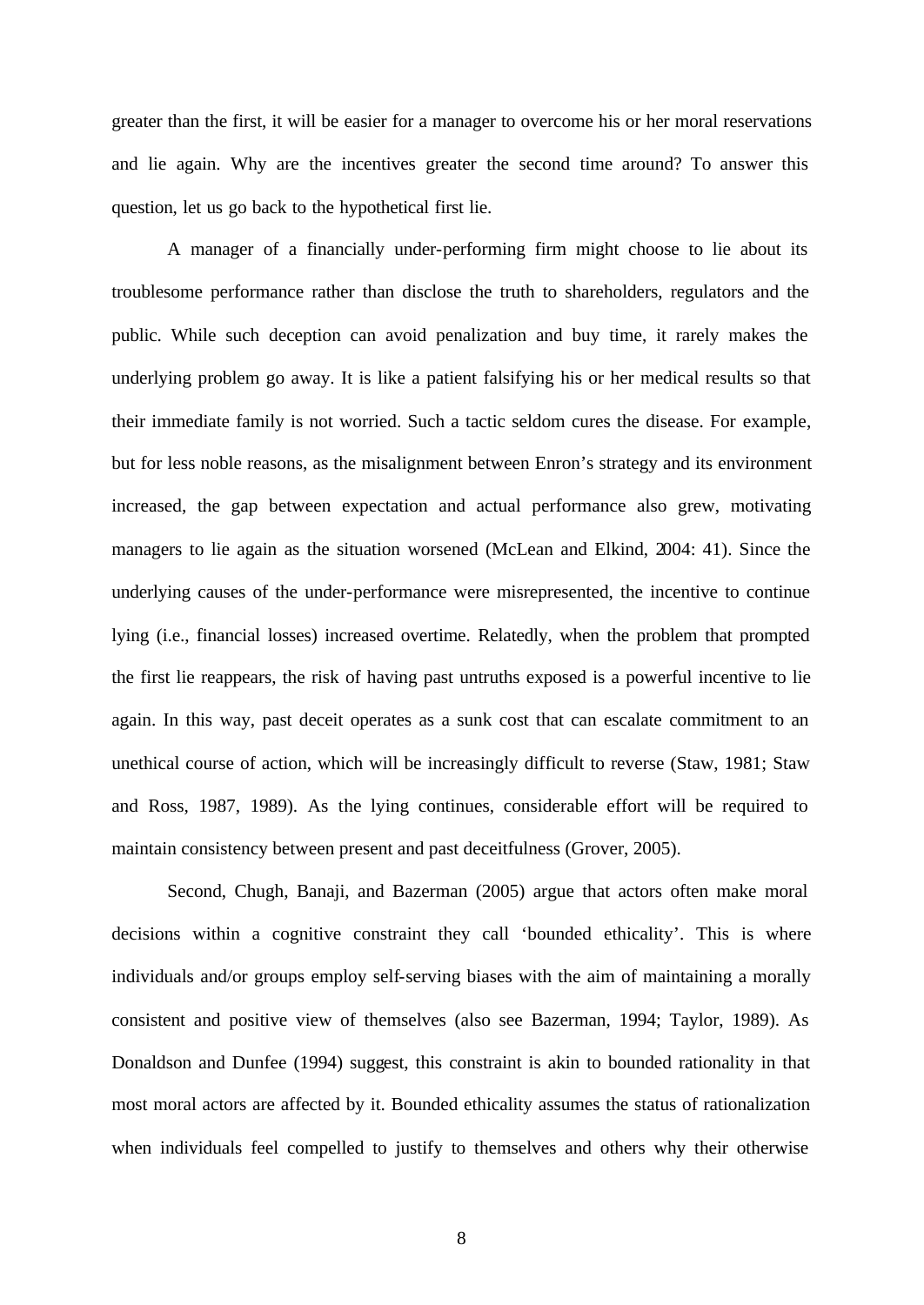dubious behaviour is morally legitimate. According to Anand *et al.* (2004), rationalizations are mental strategies that justify corrupt activities both retrospectively (past actions) and prospectively (future actions). Examples include the denial of responsibility, denial of injury, denial of victimhood, social weighing, appeals to higher loyalties and balancing the ledger. Such rationalization techniques often have an institutional base, and may be supported by socialization forces, euphemistic language, and other organizational factors that neutralize potentially crippling feelings of impropriety. A common case is someone who tells him or herself that their corrupt activity is acceptable because "everybody is doing it". Tenbrunsel and Messick (2004) suggest that rationa lization eventually 'fades' the moral reality in which corrupt decisions are embedded. The repeated rationalization of deception can routinize the activity, "thus minimizing the occasions in which moral questions may arise" (Kelman and Hamilton, 1989: 18). An ex-Enron executive captured the essence of routinized rationalization when he said, "You did it once, it smelled bad, …You did it again, it didn't smell as bad." (McLean and Elkind, 2004: 128).

## *Proposition 1:* **Once an organizational member or group has lied and it remains undetected, it will become easier for them to lie again in the future.**

#### *Severity of Deception*

The increased ease of lying makes it more likely that deception will continue once it has started, thus allowing a number of factors to increase the severity of successive lies. These factors are the need for cover-up lies, a deteriorating underlying situation and changing attitudes towards risk.

First, additional lies may be required to cover-up past lies, which can set the scene for deception of a more severe kind. As Messick and Bazerman (1996) succinctly point out,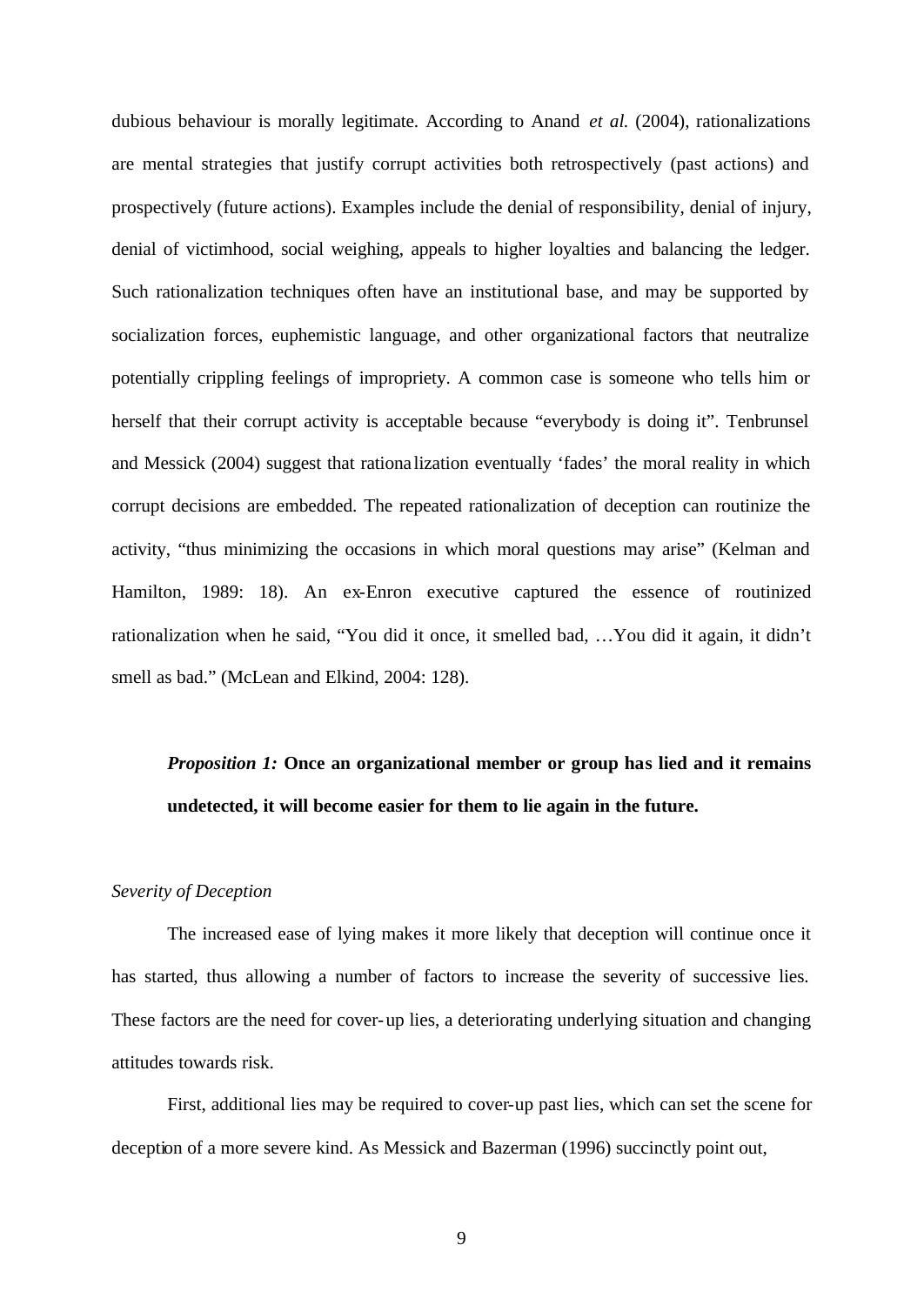One risk often overlooked when practicing deceit is the continual need to maintain deception. Not only are original facts hidden, but the fact of hiding must also be hidden (Messick and Bazerman, 1996: 21)

By virtue of simple numerical accretion, the severity of the deception will increase overtime if an actor must lie again about the initial facts and the previous lies. As Bok (1999: 25) vividly puts it, "it is easy, a wit observed, to tell a lie, but hard to tell only one. The first lie 'must be thatched with another or it will rain through.'" Because the thatching lies are not independent from the previous ones, the severity of the deception will invariably increase as the lies add-up to form a more complicated situation. Indeed, there have been a number of cases in which the subsequent cover-up lies rather than the initial transgression caused the most damage to the organization (Partnoy, 2003; Elliot and Schroth, 2002).

Second, as discussed earlier in relation to incentives, it is unlikely that the underlying situation will be addressed if the lying continues, especially if it requires open and frank discussion among all stakeholders. Darley (1992, 1996) has demonstrated how the coveringup of evidence pointing to past harms will often perpetuate the practices that caused the harms in the first place. If the underlying situation deteriorates, as occurred in Enron, WorldCom and Lucent, more serious forms of deception will be required to foil detection by interested parties. Therefore, just like an untreated disease, the situation worsens overtime requiring not only more lies but also more severe ones.

Third, as the 'losses' that individuals and/or groups are hiding increase, their attitude towards risk changes. They are more willing to take greater risks, and therefore tell bigger lies. According to prospect theory (Kahneman and Tversky, 1979; Levy, 1992) "individuals will generally be risk averse when making choices involving gains (i.e., positively framed choices) but will take risks when making choices involving losses (i.e., negatively framed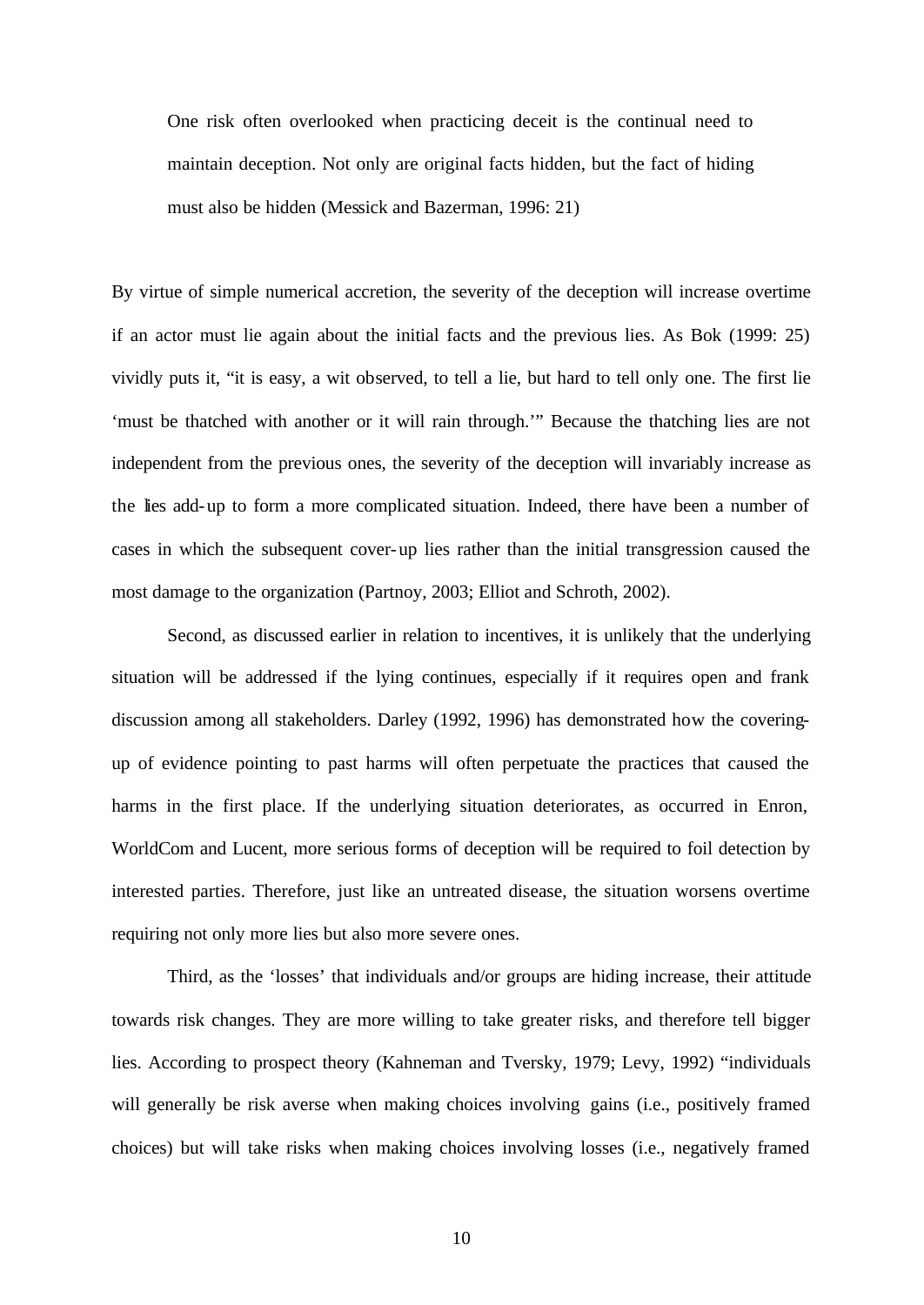choices)" (Levi and Whyte, 1997: 794). This can become a downward spiral that sees increasing losses reinforce heightened risk-taking, which in turn results in further losses. The extremely risky deals, off-balance sheet vehicles and bewildering financing structures that Enron concocted when the company deteriorated is a good case in point (McLean and Elkind, 2004).

## *Proposition 2:* **As organization actors continue to lie, the severity of their deception will increase.**

#### *Pervasiveness of Deception*

When the lying increases in severity, it also tends to become more pervasive within the organization as larger numbers of people get involved. Only in exceptional cases can a sole individual support serious deceit, with the example of Nick Leeson, who single-handedly bankrupted Barings Bank coming to mind. Usually, it is reasonable to expect that the more severe a lie becomes, the more likely it will transcend the span of control of a particular individual or sub-unit. That is, more people will need to participate in the deception when its severity outstrips the control of an individual or group in the organization. Overtime more organizational members will be persuaded, enticed, coaxed, threatened, or socialized to join in the deception. Resisting these enlisting processes is difficult for at least three reasons.

First, deception may be sanctioned, condoned or ordered by an authority figure (Brief *et al*., 2001), making participation seem legitimate and often desirable (Kelman and Hamlton, 1989). As Cialdini, Petrova and Goldstein (2004) argue, "honest employees can be converted into wrongdoers in a number of ways, but the process often begins with peer pressure or a supervisor's direct request" (Cialdini *et al.*, 2004: 70). Second, enlisting processes are often couched in what Bandura (1990) calls 'hygienic language' that "provides a convenient device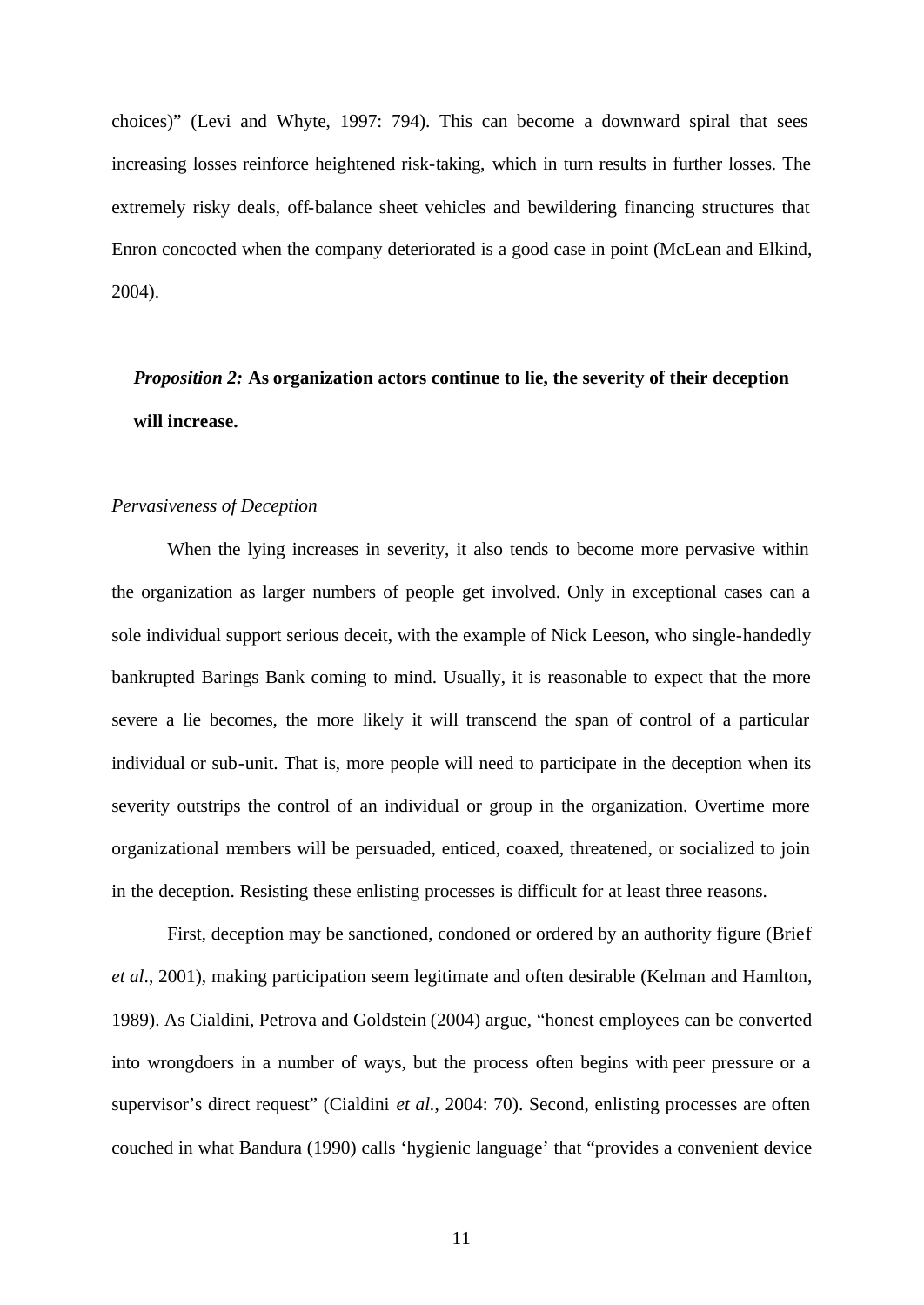for masking reprehensible activities or even conferring a respectable status upon them" (1990: 31). Third, individuals might not be enlisted to do anything deceitful at first, but with time they drift along a 'continuum of destructiveness' until they are too involved to go back (Darley, 1992). This is what Cialdini (1996) calls the 'foot in the door' principle whereby a minor initial commitment positively primes the actor for a more significant related request. As the deceit gets increasingly serious and becomes part of unofficial operating procedure, it moves from a case of destructive deviance, where one person lies in contrast to the norm of honesty, to destructive conformity where deceit is the organizational norm (Warren, 2003).

## *Proposition 3:* **As the severity of lying increases, so will its pervasiveness within the organization.**

#### *Amplification through Organizational Complexity*

In addition to the above, we propose that organizational complexity can amplify the escalation process by heightening the ease, severity and pervasiveness of lying. Organizational complexity connotes a significant level of differentiation and specialization within the organization in relation to profession, task, information access, technology and soforth (Khandwala, 1977; Perrow, 1984; Dooley and Van de Ven, 1999; Thompson, 1967). We argue that a deep and complex division of labour can amplify the escalation of deception by facilitating further rationalization, creating low transparency and multiplying a lie many times over.

Organizational complexity may amplify the ease of further deception by increasing the propensity for rationalization. Most of the participants in the WorldCom case knew the company was in serious trouble, but the labyrinthine complexity of the deceit divided the everyday process of lying into less alarming acts (Jeter, 2003). These fragmented and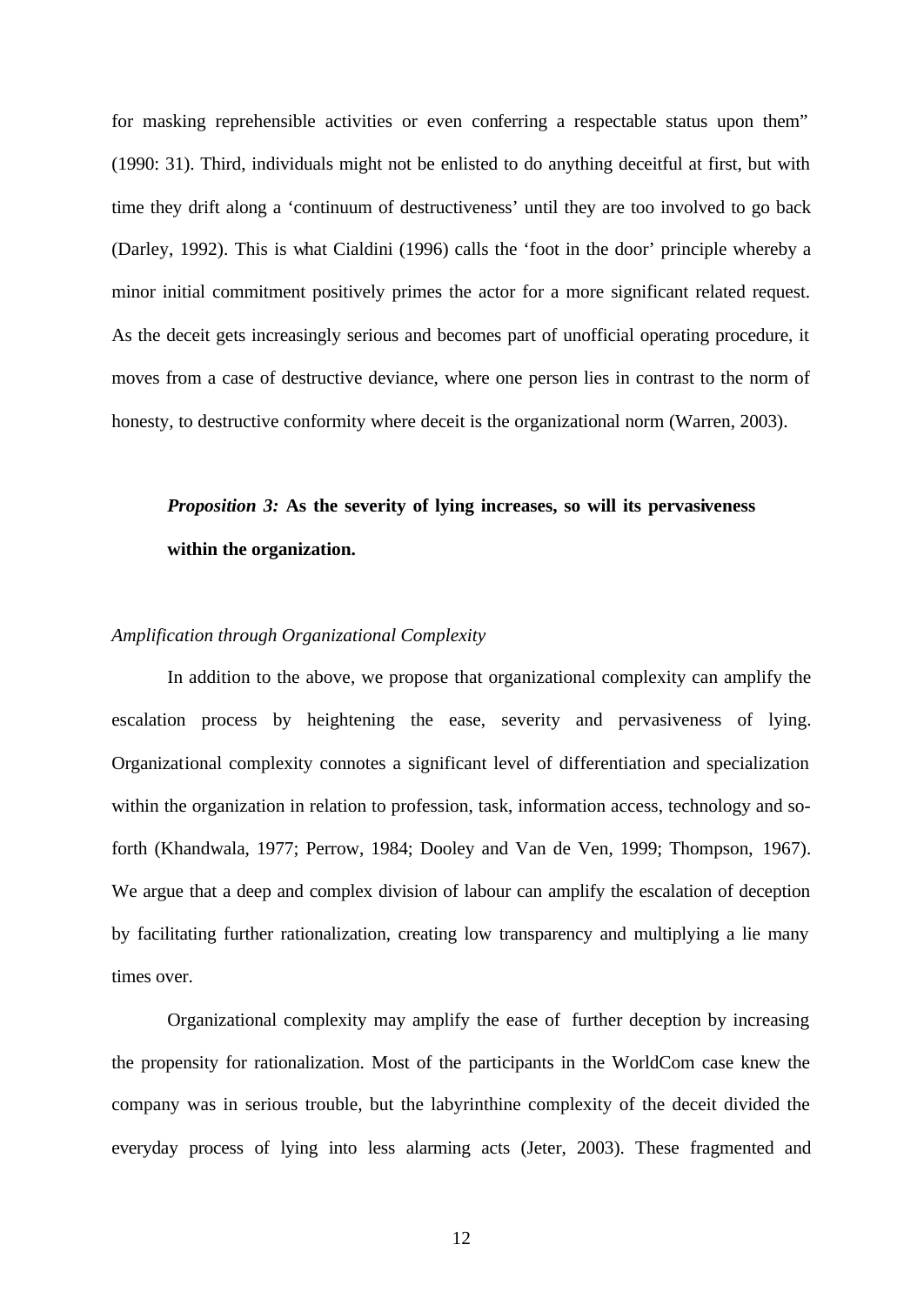complex networks diffuse the moral weight of the deception through compartmentalization. Individuals are more likely to rationalize their immoral behaviour if they perform only a small and isolated part of it (Darley, 1992). Actors tell themselves that their role is not that serious. Jackall's (1988) classic ethnographic account of a large finance institution demonstrates how ethical compunction is reduced when the job is divided into seemingly insignificant tasks distanced from the overall outcome (also see Bandura, 1990; Brief *et al*., 2001; Schweitzer *et al*., 2004). This is consistent with Bauman's (1991) argument regarding the complex chain of duties that allowed the holocaust to proceed in Nazi Germany: "Once isolated from their distant consequences, most functionally specialized acts either pass moral test easily, or are morally indifferent" (Bauman, 1991:101).

Organizational complexity can amplify the severity of deceit by reducing transparency, which provides space for more serious acts of wrongdoing. As the recent cases of large-scale corporate corruption illustrate, individuals and groups utilized convoluted accounting systems in order to conceal their activities. The resulting 'fog of complexity' (Elliot and Schroth, 2002) makes deception "difficult to control or understand as more activities are conducted out of the boundaries of normal managerial control" (Elliot and Schroth, 2002: 104). If also coupled with high job autonomy (Vaughn, 1990), organizational complexity can provide elaborate 'hiding places' that facilitates increased severity once the escalation process is underway. This is illustrated in the exceptional case of Barings Bank. When nobody noticed Leeson's initial act of fraud, he engaged in ever-greater forms of deception to cover-up the growing losses. According to Partnoy (2003), the reason Leeson's dishonesty ballooned out of control was because of his specialized and inconspicuous position in a vast bureaucratic structure. The lax control mechanisms proved fertile ground for Leeson's malfeasance. Ironically, a few months before the rouge trader began his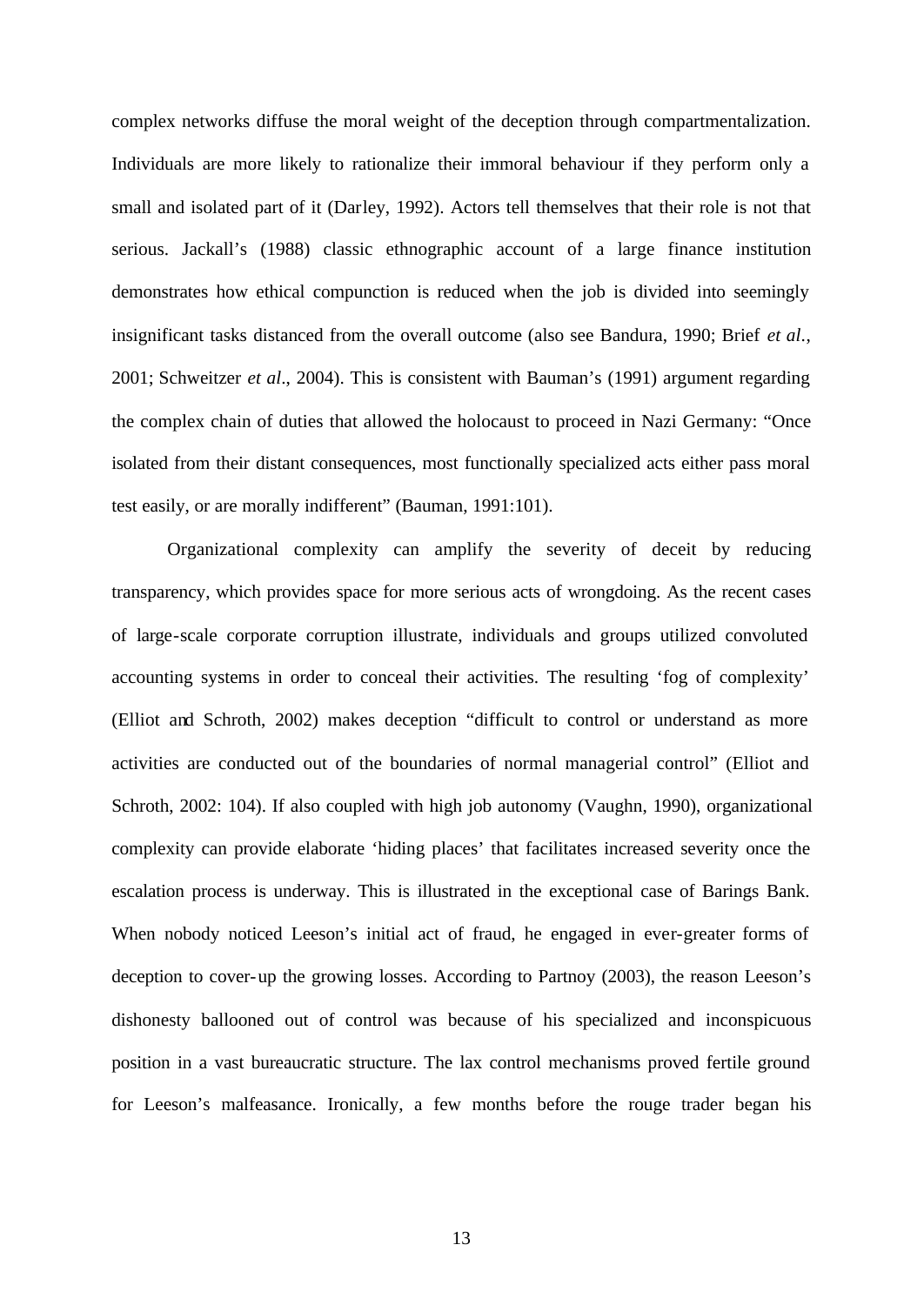fraudulent activities, Barings' opted against investing a small sum on computer software that would have detected the deception immediately (Partnoy, 2003).

Organizational complexity may also amplify the escalation process by multiplying a lie many times over into the future, and/or implicating other parts of the organization, thus increasing its pervasiveness. Because deceptive activities often take place at different levels of aggregation, complex structures can reverberate the deception as different departments or sub-units absorb the contaminated information when conducting their day-to-day operations. In this way, deception can also infiltrate future reporting. A lie told in the past by a few individuals can spread into the future making any effort for honest reporting misleading at best, useless at worst. In such a setting, even legal accounting activities will perpetuate the overall deception of the organization. According to McLean and Elkind (2004) this became apparent to US Government investigators in their effort to prosecute Enron:

… the government was no longer focusing on narrow illegal acts. Instead, it was making the case that Enron was fundamentally a fraud – and it didn't matter if this particular accounting move, or that one, was technically legal. Taken in its entirety, Enron's accounting practices violated the law because they perpetuated fraud (McLean and Elkind, 2004: 414).

Proposition 4 follows:

*Proposition 4:* **Organizational complexity amplifies the escalation process by increasing the ease, severity and pervasiveness of deception.**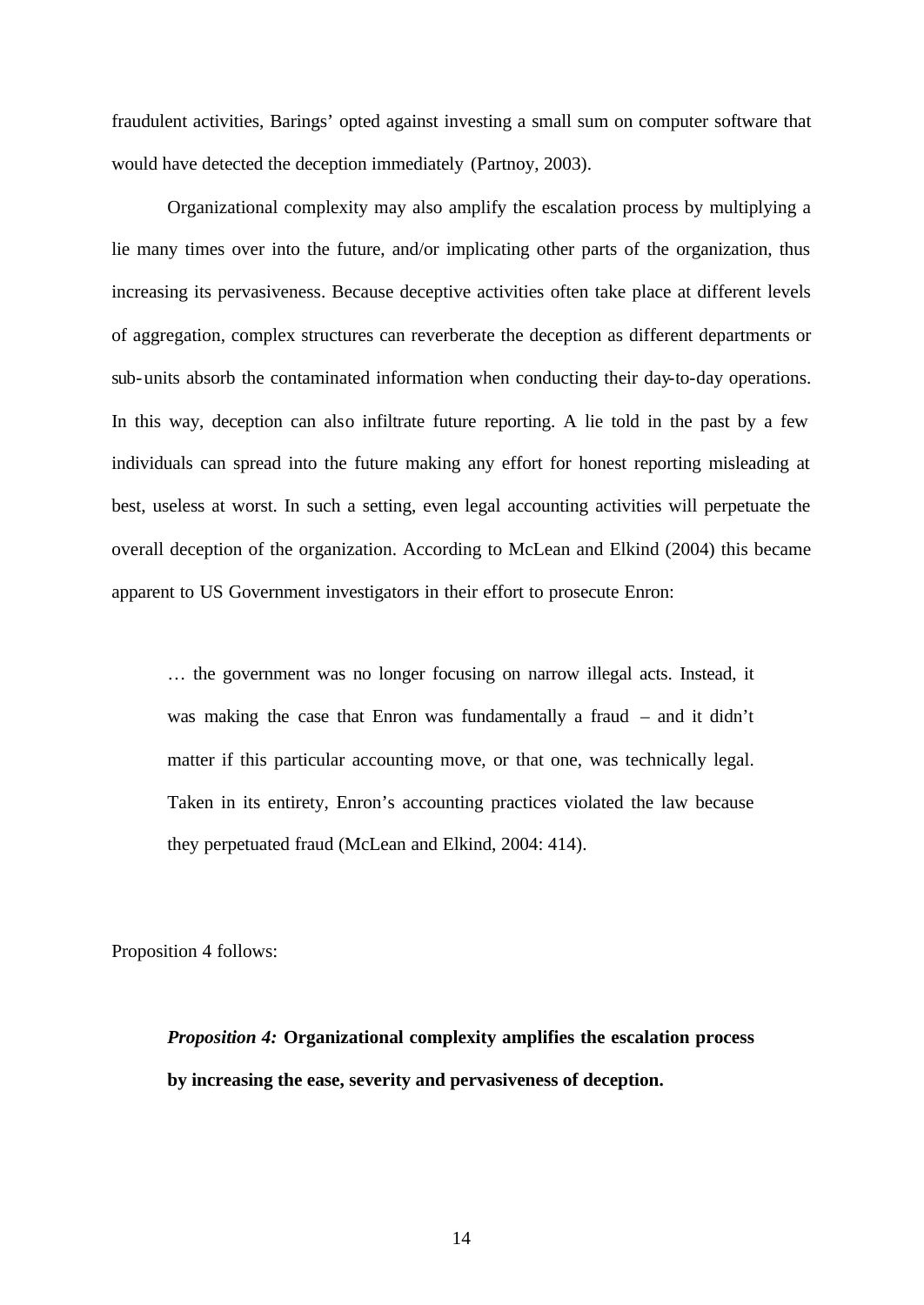#### *Organization Level Deception and Feedback Loop*

Having escalated in ease, severity and pervasiveness, deception can transform into an organization level phenomenon. Brief *et al*. (2001) and Baucus (1994) suggest that institutionalized illegality is qualitatively different to individual and/or group wrongdoing because it assumes a systemic and commonplace status. Similarly, when lying escalates to an organization level phenomenon, it is no longer an exception to operating norms but fundamental to them. The organization is characterized by destructive conformity rather than destructive deviance (Warren, 2003). In the Enron, WorldCom and Lucent cases it is possible to discern a kind of 'tipping point' (Gladwell, 2002; Shapiro, 2003) in which more of the organization is deceptive than not (in both qualitative and quantitative terms). Once lying is institutionalized within the structures and unofficial norms of the organization, it directly and indirectly affects much of day-to-day procedure. When escalation has reached this point, deception forms a background that positively reinforces continued escalation at each of the stages. This is denoted in our model by a feedback loop.

Organization level deception encourages newcomers and previously honest members to begin lying. While at some point an initial lie begins the process of escalation, once it is an organization level phenomenon, more first lies are likely. Socialization techniques like peer pressure will encourage deception at the individual level, and previously employed prospective rationalizations will function as readymade organizational 'scripts' (Gioia, 1992) that make it easier for individuals and/or groups to start lying. The absence of detection may confer an element of legitimacy on the deception. Moreover, the sheer momentum of the escalating system will quickly implicate individuals and/or groups in the lies of others. Failing to lie will then risk detection, censure from superiors and negative peer appraisal.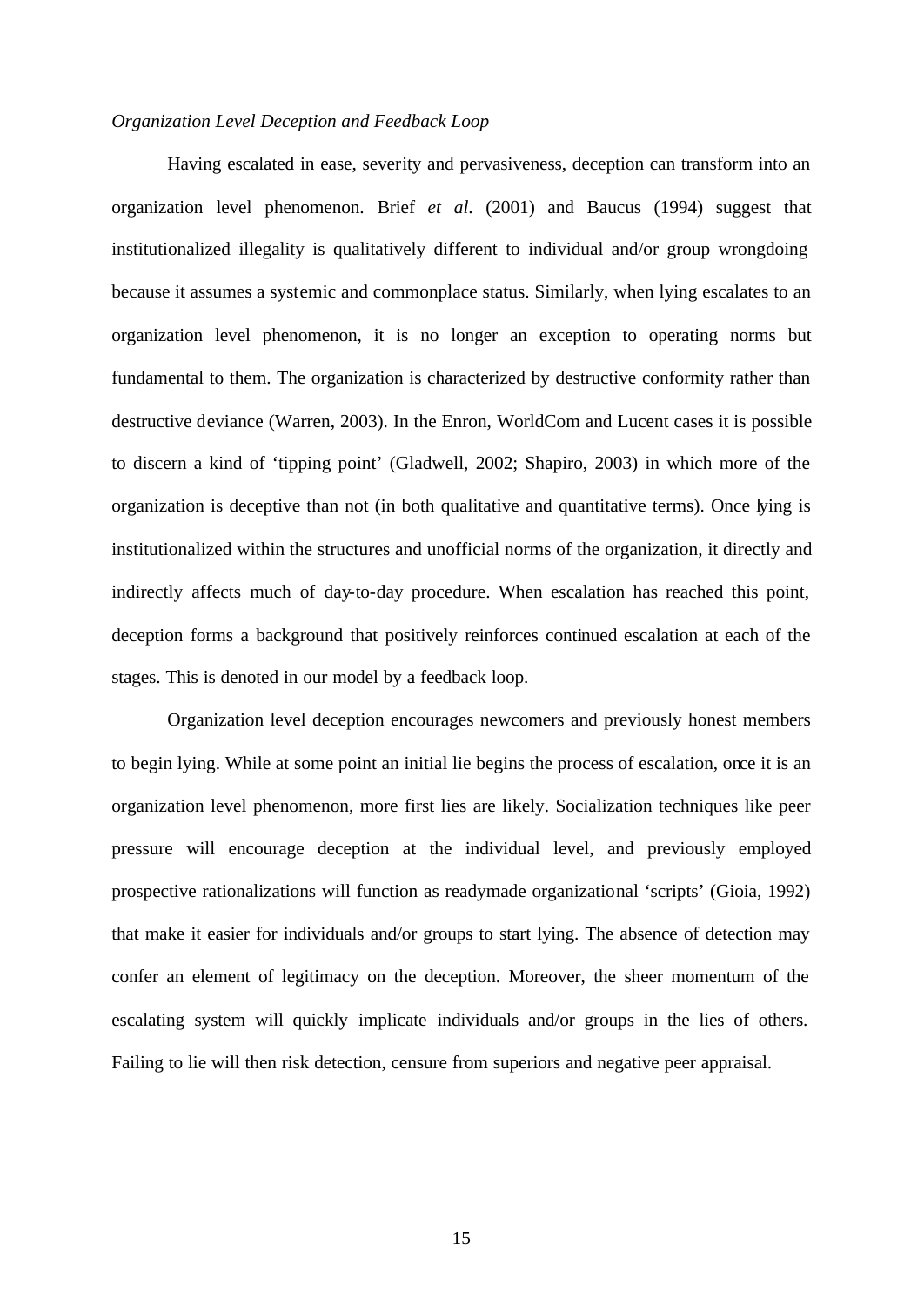## *Proposition 5:* **When deception is an organization level phenomenon, it is more likely that previously honest individuals and/or groups will begin lying.**

Organization level deception further increases the ease of successive lying through rationalization and incentives. Anand *et al.* (2004) indicate that the denial of responsibility is a prominent rationalization technique. It is easier to engage in wrongdoing if an actor feels that they have little choice in the matter because "everybody is doing it". If lying is an unofficial norm in the organization that is integral to its everyday functioning, then individuals and/or groups are more likely to rationalize via the denial of responsibility. Moreover, when deception is an organization level phenomenon, the incentive to lie again is greater. This is because the malfeasance is so fundamental that its discovery will jeopardize the very survival of the organization. Indeed, many of the corrupt individuals at Enron portrayed themselves as 'heroes' committed to rescuing the company.

## *Proposition 6:* **The incentives and rationalizations for further lying will be greater when deception has escalated to an organization level phenomenon.**

Organization level deception further increases the severity of lying by instigating lax monitoring practices that would normally check unethical behaviour. We noted earlier that because complexity provides 'hiding places' there is more opportunity for lies to grow worse. When the organization itself has become a corrupt entity and deceit imbues the informal norms and structures of daily operating practice, the firm's willingness to police truthfulness at the individual and/or group level is likely to be less. This is evident in the Enron case where those responsible for internal monitoring did not adequately enforce existing practices lest they themselves were detected (McLean and Elkind, 2004). This laxity was exacerbated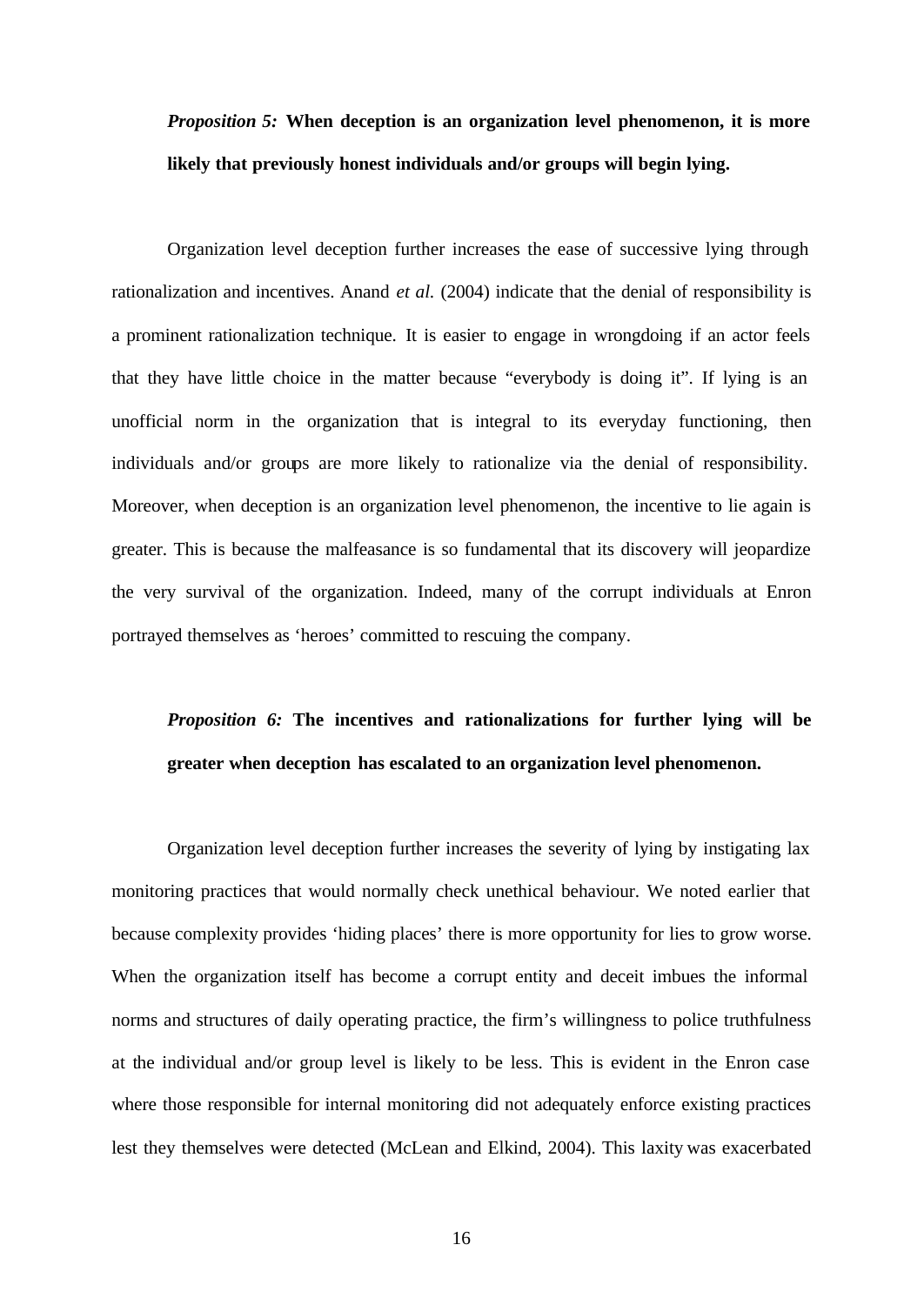by Arthur Andersen's collusive unwillingness to activate correct auditing procedures (Bazerman, Morgan, and Lowenstein, 1997). As Enron's financial situation quickly deteriorated, Arthur Andersen's negligence actually encouraged greater forms of deceptive wrongdoing because actors knew they could get away with it (Cruver, 2002; McLean and Elkind, 2004).

## *Proposition 7:* **Organization level deception will encourage more severe lying by instigating lax monitoring mechanisms.**

Organization level deception further increases the pervasiveness of lying through strong socialization processes. Emphasizing the institutional dimensions of corruption, Cialdini *et al.* (2004) argue that "unethical corporations do not merely select and retain dishonest employees; they create them too" (Cialdini *et al.*, 2004: 70). We earlier described how deception is made more pervasive through enlisting practices. Once deception is instituted within important parts of the organization and remains undetected by the public, it is likely that these enlisting practices will develop into full-blown socialization rituals (Abdolmohammadi, Read and Scarbough, 2003). Again, adapting Warren (2003), socialization helps transform destructive deviance into destructive conformity, in which an actor will feel deviant and abnormal *if they do not lie*. When deception becomes a dominant norm, socialization techniques assume an important maintenance role. Peer pressure, inculcation, normalization, etc. will incorporate still more people into the organization's deceptive culture (Brief *et al.*, 2001) and thus increase the pervasiveness of lying.

## *Proposition 8:* **When deception is an organization level phenomenon, its pervasiveness will increase through socialization processes.**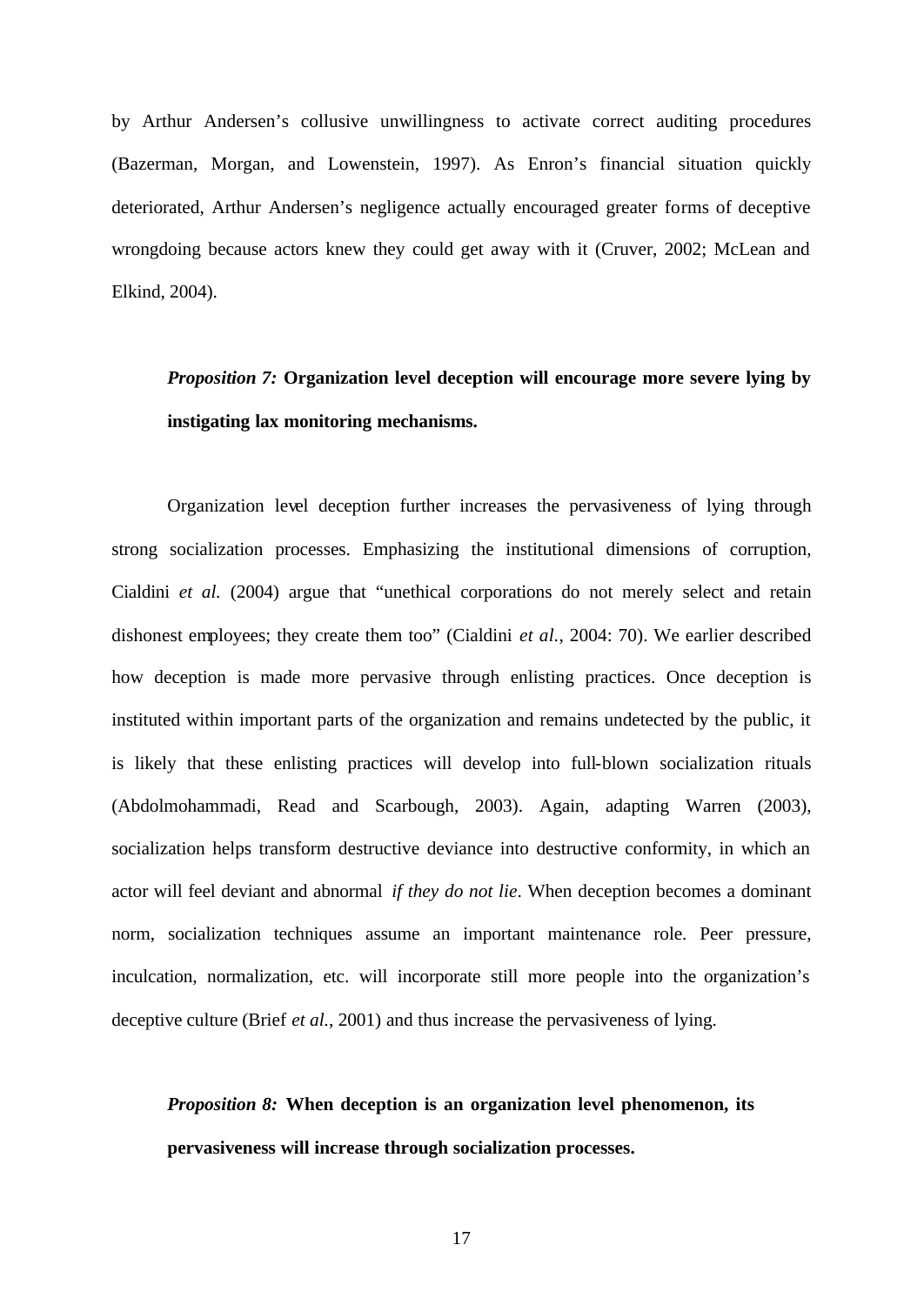#### **FUTURE RESEARCH**

The escalation model we have developed invites empirical research to test its suitability for generating and explaining data. But a number of challenges have to be addressed. Because the model identifies an overall process that is highly interconnected, it will be difficult to isolate and test any single proposal without duly considering the related proposals and phases they represent. As Langley (1999) argues, process data are notoriously difficult to gather because "process phenomena have a fluid character that spreads out over both space and time" (Langley, 1999: 692). A holistic approach to data collection is required. Moreover, because it is unlikely that researchers will capture the initial act of deception and follow its temporal development, data collection will usually begin either mid-way through the escalation process or even after it has completed its course. Coupled with the inherent ethical difficulties of gathering real time data concerning deceptive corruption, the model does appear to favour a retrospective analysis of events. The collection of retrospective data through case study interviews, document analysis and reports will require careful attention to possible interpretive bias. The reconstruction of past events in relation to a particular theory of development may run the risk of 'self-fulfilling prophecy' (Van de Ven and Poole, 1995) where researchers simply see what they want to see. We therefore recommend the use of falsification protocols when testing the predictive accuracy of the model.

Future research could provide more insight into the initial act of deception that begins the escalation process, especially in relation to sunk-costs. If the undetected lie is a precondition of escalation, then it must be severe enough for sunk-cost commitments to tempt the perpetrator to continue lying. How is this dynamic between severity and detection managed in the initial stages of the escalation process? For example, deceptive actors may attempt to enlist parties who would have otherwise rais ed the alarm (as illustrated in the Enron and Arthur Andersen case). Such enlisting tactics themselves would involve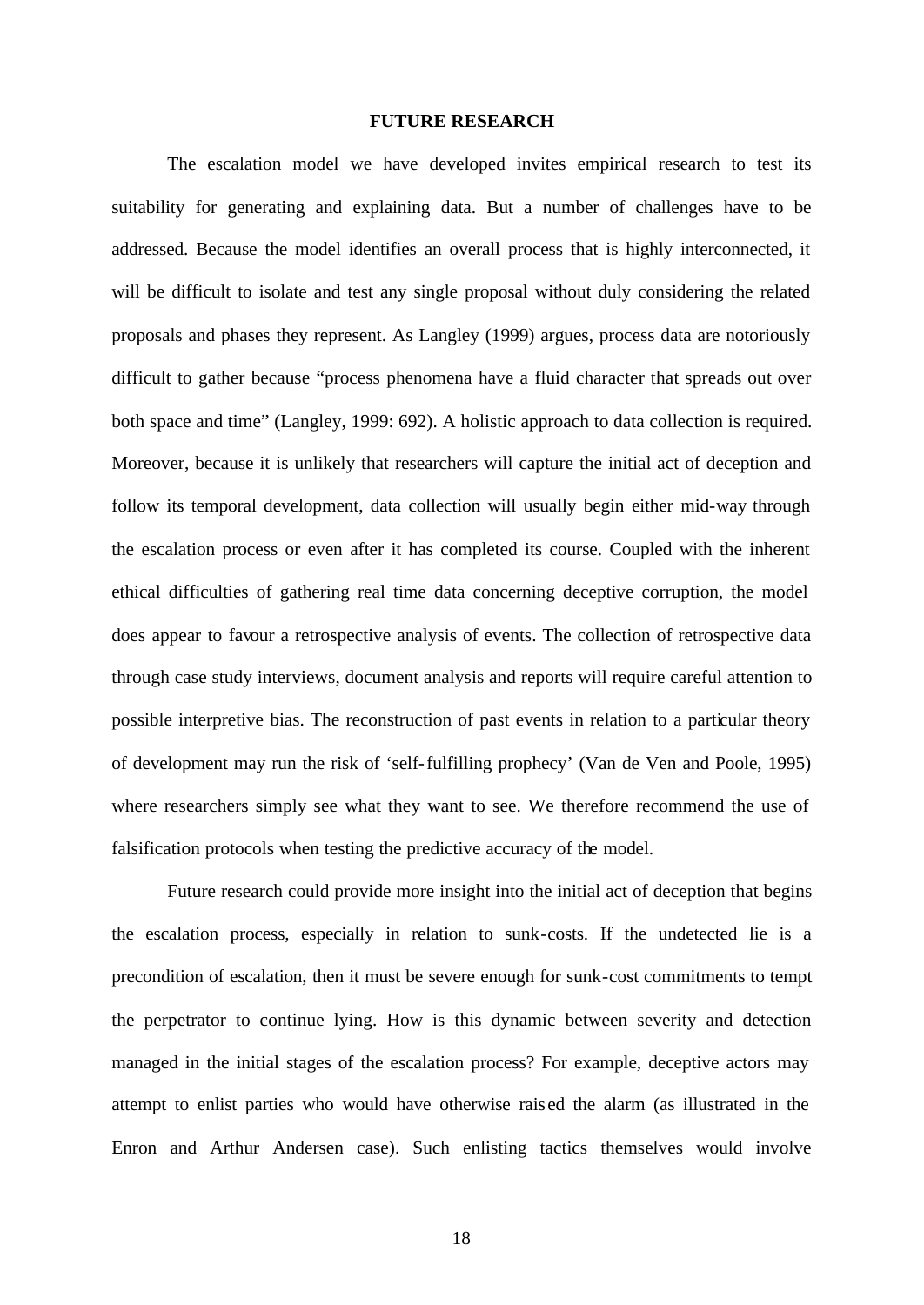considerable risk of detection, and may too follow a pattern of escalation in which the enlisted party is increasingly implicated overtime.

More investigation is also required concerning the final stages of the escalation process. In a sense, our model identifies a self-perpetuating system in which lying increases in ease, severity and pervasiveness. But this process cannot continue indefinitely. Once deception is an organization level phenomenon, at what point does the escalation process result in crisis? Is there a threshold beyond which it is impossible to save the organization? When the lying has become so serious that public disclosure is inevitable, the ethical decision-making processes of individuals may change. It is possible that deeply implicated employees might continue to lie even after organization's collapse, while less involved employees 'come clean' when they perceive that detection is imminent. Although the vision of Arthur Andersen employees frenetically shredding documents comes to mind, whistleblowing may also be likely in the final stages of the escalation process (Near and Miceli, 1995; Warren, 2003). Additional inquiry is necessary to understand the changing dynamics of deception and ethical reasoning during the terminal phase of the escalation process.

 Is the propensity for the escalation of deception the same in different organizational or industry settings? For example, Baucus (1994) suggests that corruption is more likely in mature industries. Does this hold for deception and its escalation? Cross-sectional analysis of deceptive practices over a range of industries would provide a macro-framework for our model. One could argue that deceptive practices are more likely to escalate in high rivalry (Porter, 1980) and/or low munificence environments (Aldrich, 1979; Castrogiovanni, 1991), as financial expectations are more difficult to achieve, and therefore the pressure to deceive greater (Berenson, 2003).

Organizational complexity is identified as an important amplifying factor in the escalation process. At present the model treats complexity as a variable, but does the level of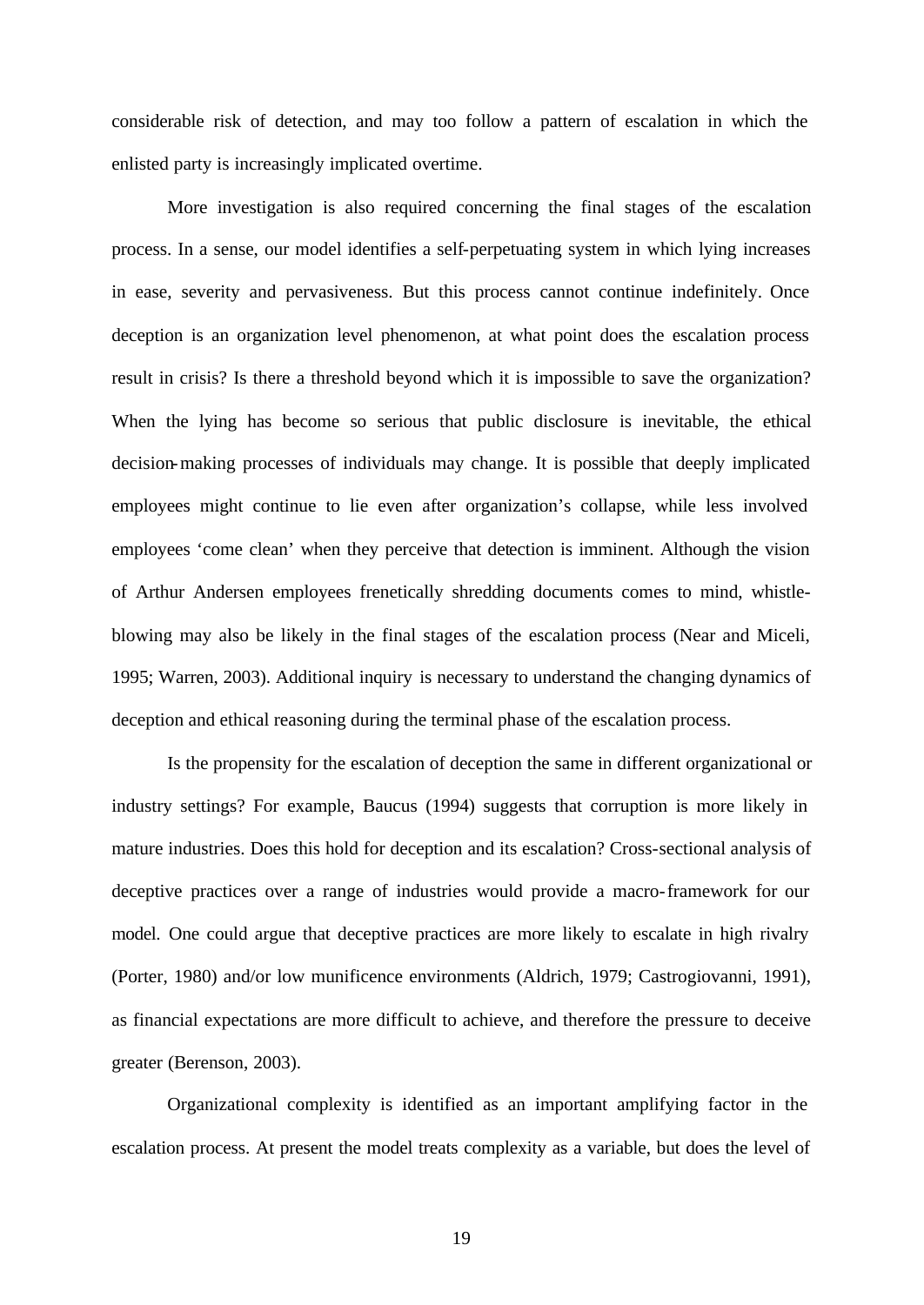complexity have a proportional amplification effect on the ease, severity and pervasiveness of deception or is there a degree of unevenness? Future research can use established measures of organizational complexity (Dooley, 2002) to analyze its precise impact on the escalation process. Further more, we proposed that the isolation and autonomy afforded by organizational complexity may amplify the severity of deception. Does this involve an opposite force to the socialization mechanisms that can increase the pervasiveness of lying? While the former represents social isolation, the latter engenders social unity. Theories of networking in corrupt organizations (Brass *et al.*, 1998; Nielsen, 2003) might show how this tension is resolved as enlisting and socialization mechanisms spread through complex and loosely coupled organizational systems.

#### **CONCLUSION**

Our escalation of deception model contributes to the existing literature in four ways. First, it eschews static descriptions of lying by conceptualizing it as a process that changes overtime. While a lie may be a one-off event in corrupt organizations, the model pinpoints the factors that can give it temporal momentum. Second, it provides an analytically rigorous explanation of how the lying process can escalate and consume an organization, and gives a firmer theoretical basis to rather vague anecdotal terms such as the 'snowballing' or 'slippery slope' of deception. Third, the paper has isolated deception as a specific case of corruption that may function differently to other forms of organizational wrongdoing. The distinction between deception as the support to other corrupt activities and deception as the main act of corruption provides a nuanced understanding of lying specifically, and corruption more generally. And fourth, our paper supports the call for conceptualizations of corruption that emphasize contextual and organizational forces (Gioia, 1992; Brief *et al*., 2001). While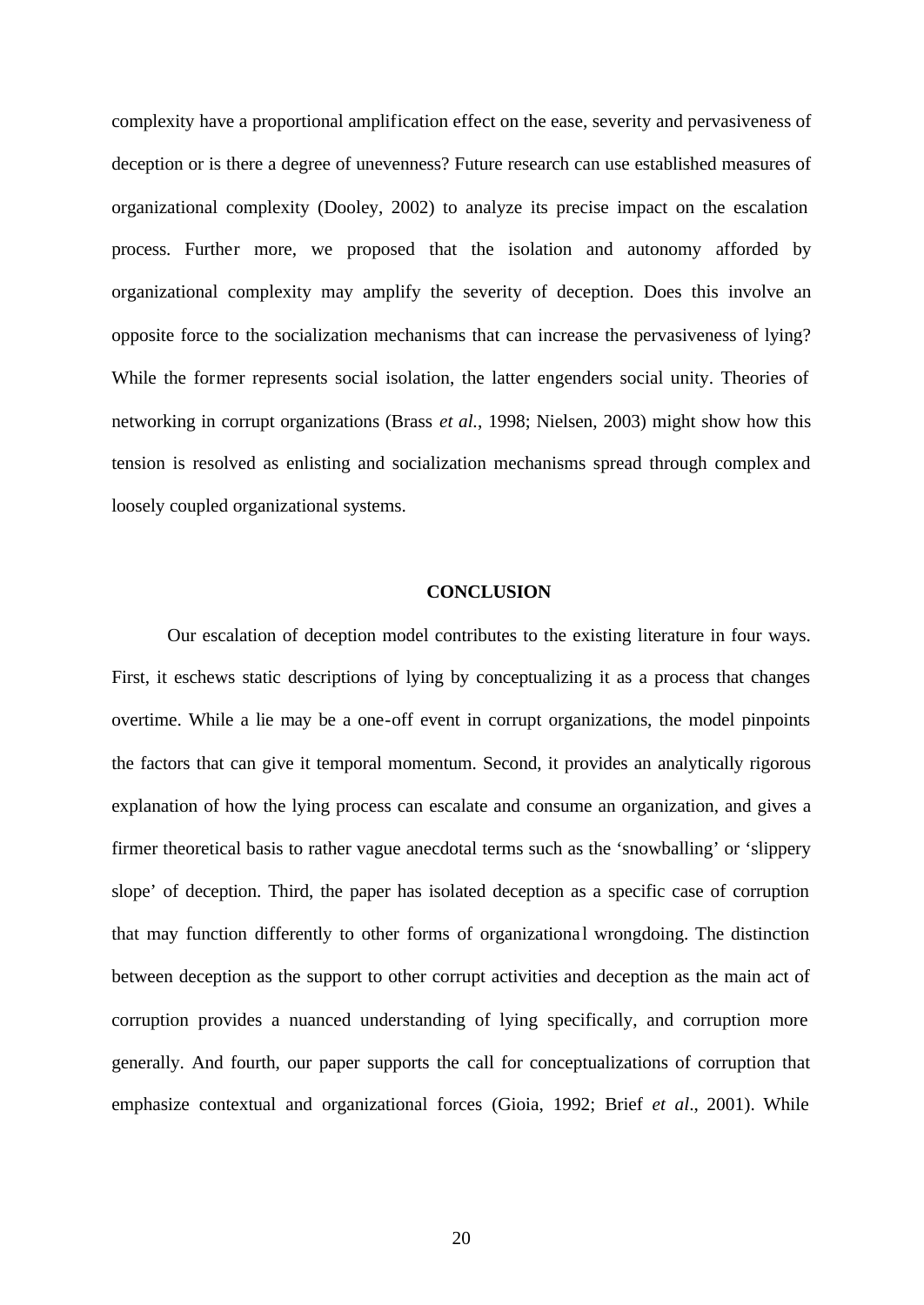individuals can choose not to lie at any point in the escalation process, the model highlights the situational pressures that have them choose otherwise.

Finally, we feel that our paper has important implications for management practice. The main implication is that managers and other stakeholders should catch, stop, and reverse deception before the escalation process gathers momentum and it becomes an organizational phenomenon. As long as deception remains a form of destructive deviance rather that destructive conformity, we believe, it is reversible, the situation manageable and the organization salvageable (Baucus and Baucus, 1997). In order to prevent the escalation process managers should try to detect initial lies as soon as possible through rigorous monitoring systems, reduce the incentives and opportunities to rationalize lying, and enhance individual and/or group transparency through supporting both internal and external auditing mechanisms. These measures should help in any endeavour to prevent or curb the escalation of deception in organizations.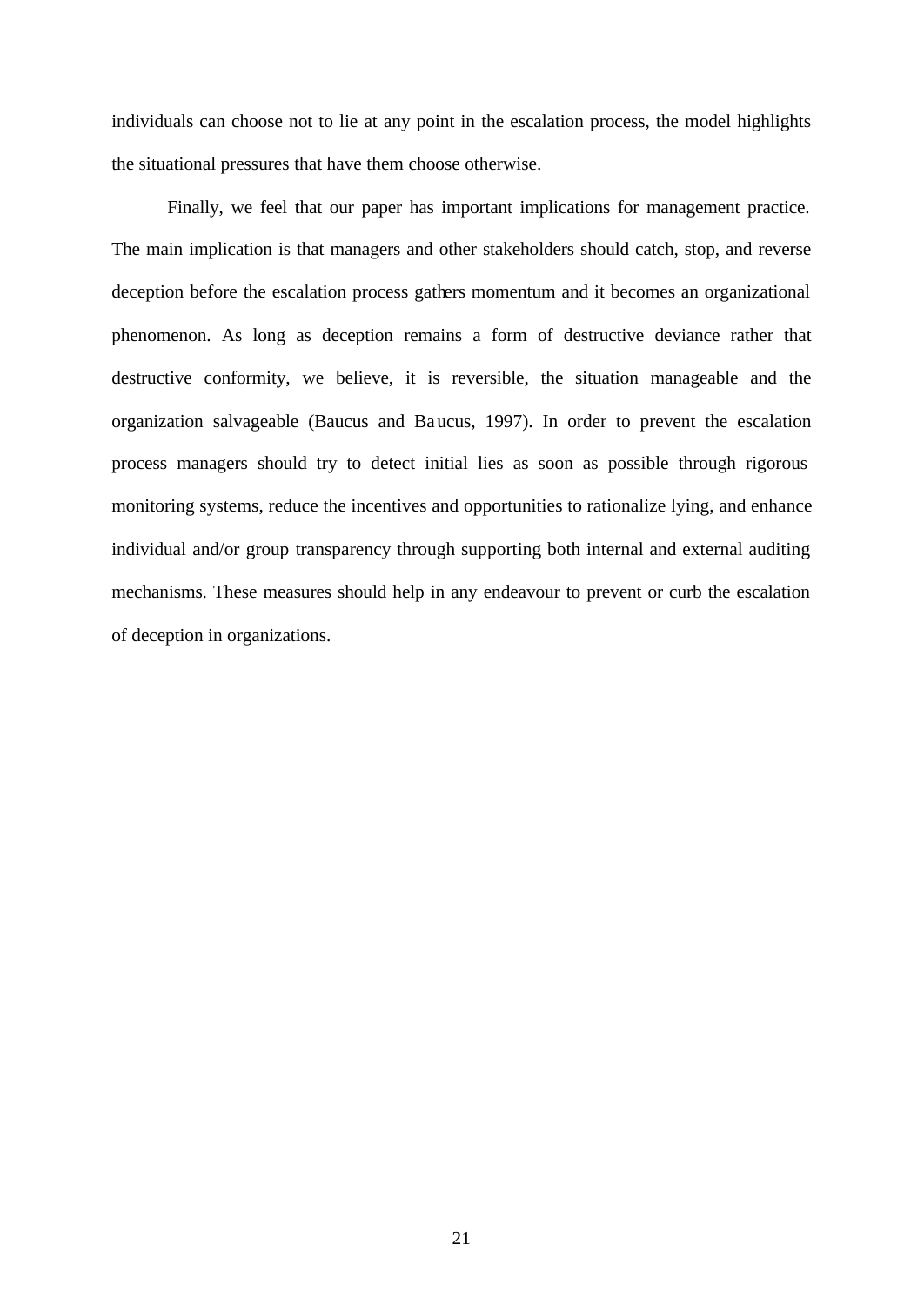#### **REFERENCES**

Abdolmohammadi, M. J., Read, W., and Scarbough, D. P. (2003). Does selection-socialization help to explain accountants' weak ethical reasoning? *Journal of Business Ethics*, 42, 1: 71-81.

Aldrich, H.E. (1979). *Organizations and environments*. Englewood Cliffs, NJ: Prentice-Hall

- Anand, V., Ashforth, B. E. and Joshi, M. (2004). Business as usual: The acceptance and perpetuation of corruption in organizations. *Academy of Management Executive*, 18 (2): 39-53.
- Ashforth, B. E and Anand, V. (2003). The normalization of corruption in organizations. *Research in Organizational Behavior*, 25: 1-52.
- Barnes, J. A. (1996). *A pack of lies: Towards a sociology of lying*. Cambridge: Cambridge University Press.
- Baucus, M. S. (1994) Pressure, opportunity and predisposition: A multivariate model of corporate illegality. *Journal of Management,* 20: 699-721.
- Baucus, M. S. and Baucus, D.A. (1997). Paying the piper: An empirical examination of longer-term financial consequences of illegal corporate behavior. *Academy of Management Journal*, 40: 129-151.
- Bauman, Z. (1991). *Modernity and the holocaust*. London: Polity.
- Bazerman, M.H. (1994). *Judgement in managerial decision making*. New York: John Wiley
- Bazerman, M.H., Morgan, P.K., and Loewenstein, G.F. (1997). The impossibility of auditor independence. *Sloan Management Review*, 38: 89-94
- Bennis, W. (2002). Leading edge: The culture of candor. *CIO Insight*, 8-18-02.
- Berenson, A. (2003). *The number: How the drive for quarterly earnings corrupted Wall Street and corporate America*. New York: Random House.

Blair-Smith, E. (2004). Former Enron exec admits lying about cash flow. *USA Today*, 10-5-04. Bok, S. (1999). *Lying: Moral choice in public and private life*. 2<sup>nd</sup> Edition. New York: Vintage.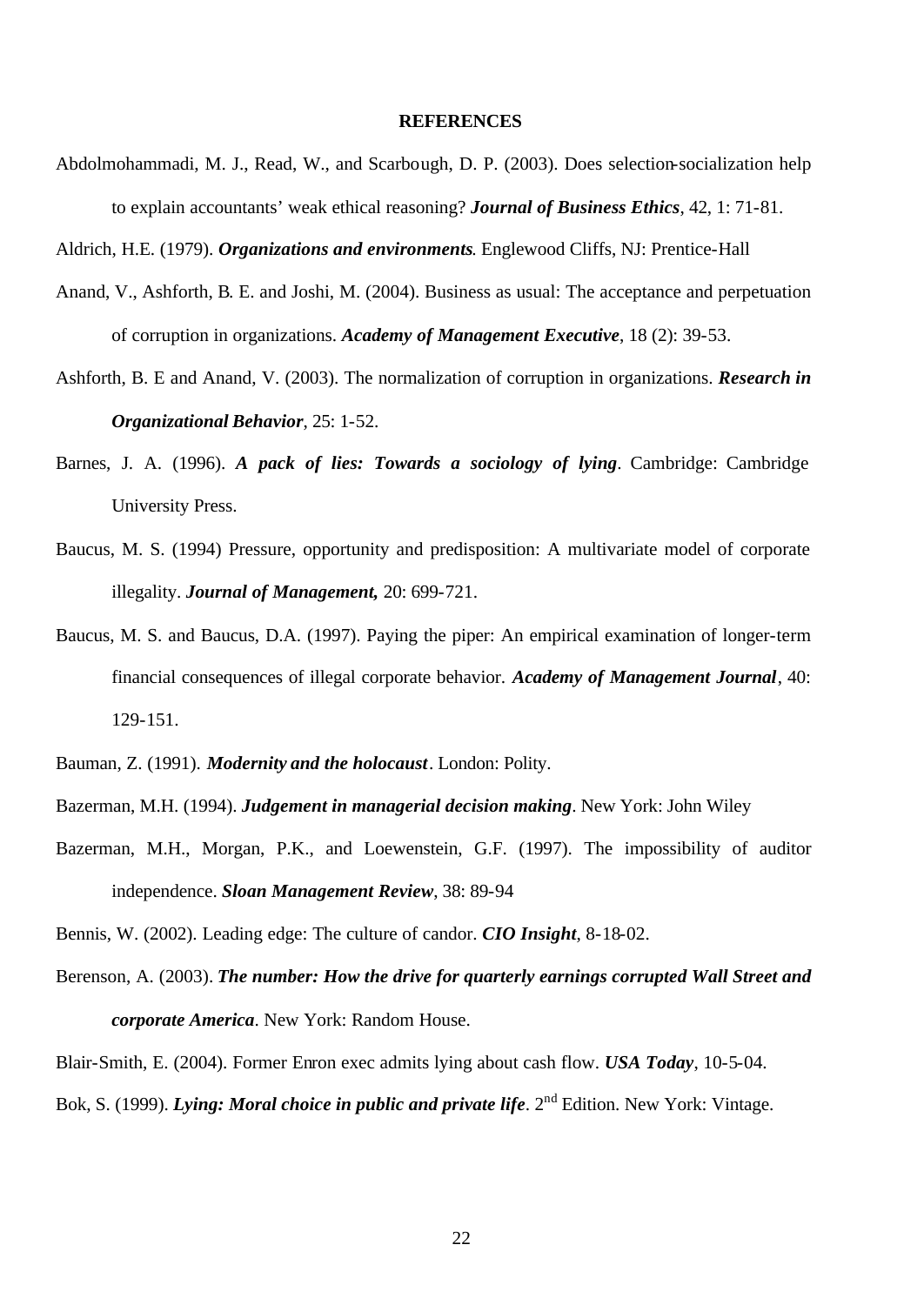- Brass, D. J., Butterfield, K. D. and Skaggs, B. C. (1998). Relationships and unethical behaviour: A social Network perspective. *Academy of Management Review*, 23 (1): 14-31.
- Bratsis, P. (2003). The construction of corruption, or rules of separation and illusions of purity in bourgeois societies. *Social Text*, 21 (4): 9-33.
- Brief, A.P., Buttram, R.T., and Dukerich, J.M. (2001). Collective corruption in the corporate world: Toward a process model. In M.E. Turner (Ed.) *Groups at work: Theory and research***,** Mahwah, NJ: Erlbaum, pp. 471-499.

Carroll, J. (2002). The culture of lying. *Boston Globe*, 7-30-02.

- Castrogiovanni, G. J. (1991). Environmental munificence: A theoretical assessment. *Academy of Management Review*, 16: 542 – 566.
- Chugh, D., Banaji, M.R., and Bazerman, M.H. (2005). Bounded ethicality as a psychological barrier to recognizing conflicts of interest. In Moore, D.A., Cain, M., Loewenstein, G, and Bazerman, M, (eds.) *Conflicts of interest: Problems and solutions from law, medicine, and organizational settings*. London: Cambridge University Press.
- Cialdini, R. B. (1996). Social influence and the triple tumor structure of organizational dishonesty. In D. M. Messick & A. E. Tenbrunsel (Eds.). *Codes of conduct* New York: Russell Sage, pp. 44-58.
- Cialdini, R. B., Petrova, P. K. and Goldstein, N. J. (2004). The hidden costs of organizational dishonesty. *Sloan Management Review*, 45: 67-73.

- Clarke, F., Dean, G. and Oliver, K. (2003). *Corporate collapse: Accounting, regulatory and ethical failure*. Cambridge: Cambridge University Press.
- Cruver, B. (2002). *Anatomy of greed: The unshredded truth from an Enron insider*. London: Hutchinson.

Clark, M. (ed) (1983). *Corruption: Causes, consequences and control*. New York: St Martins.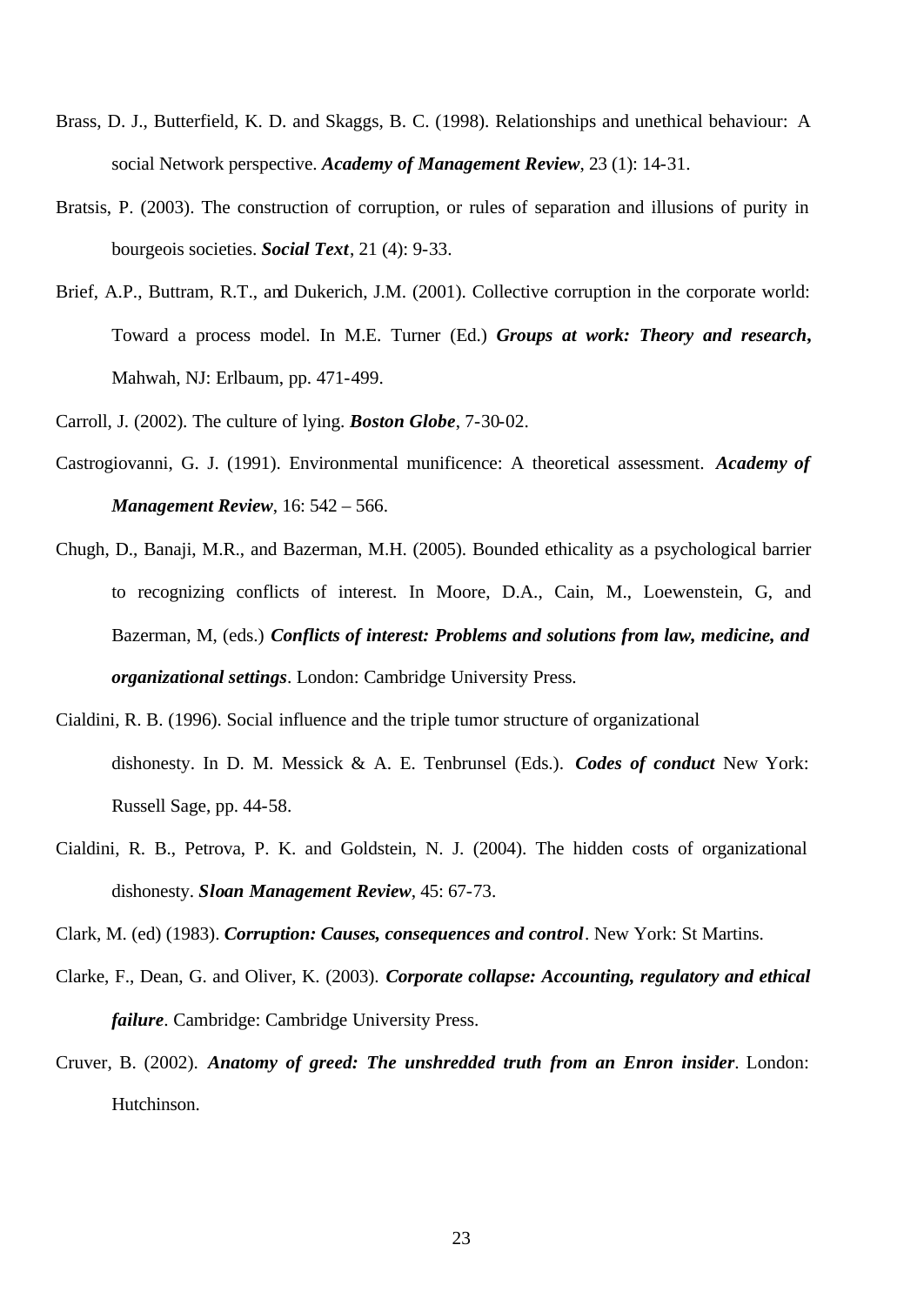- Darley, J.M. (1992). Social organization for the production of evil. *Psychological Inquiry*, 3,2: 199- 218.
- Darley, J.M. (1996). How organizations socialize individuals into evildoing. In D. M. Messick and A. E. Tenbrunsel (Eds.) *Codes of conduct*. New York: Russell Sage, pp.13-43.
- Dooley, K. (2002). Organizational complexity. *International encyclopedia of business and management*, M. Warmer (ed.) London: Thompson Learning, 5013-5022.
- Dooley, K., and Van de Ven, A. (1999). Explaining complex organizational dynamics. *Organization Science*, 10(3): 358-372
- Donaldson, T. and Dunfee, T. W. (1994). Towards a unified conception of business ethics: Integrative social contracts Theory. *Academy of Management Review*, 19 (2): 252-284.
- Elangovan, A. R. and Shapiro, D. L. (1998). Betrayal of trust in organizations. *Academy of Management Review*, 23 (3): 547-566.
- Elias, N. (2000). *The civilizing process*. Oxford: Blackwell Publishers.
- Elliot, A. L. and Schroth, R. J. (2002). *How companies lie: Why Enron is just the tip of the iceberg*. London: Nicholas Brealey Publishing.
- Farrell, O.C. and Gresham, L.G. (1985). A contingency framework for understanding ethical decision making in marketing. *Journal of Marketing*, 49: 87-96
- Fukuyama, F. (1996). *Trust: The social virtues and the creation of prosperity*: New York: Free Press.
- Gioia, D. A. (1992). Pinto fires and personal ethics: A script analysis of missed opportunities. *Journal of Business Ethics*, 11: 379-389.
- Gladwell, M. (2002). *The tipping point: How little things can make a big difference*. London: Abacus.

Goffman, E. (1959). *Presentation of self in everyday life*. Harmondsworth: Penguin.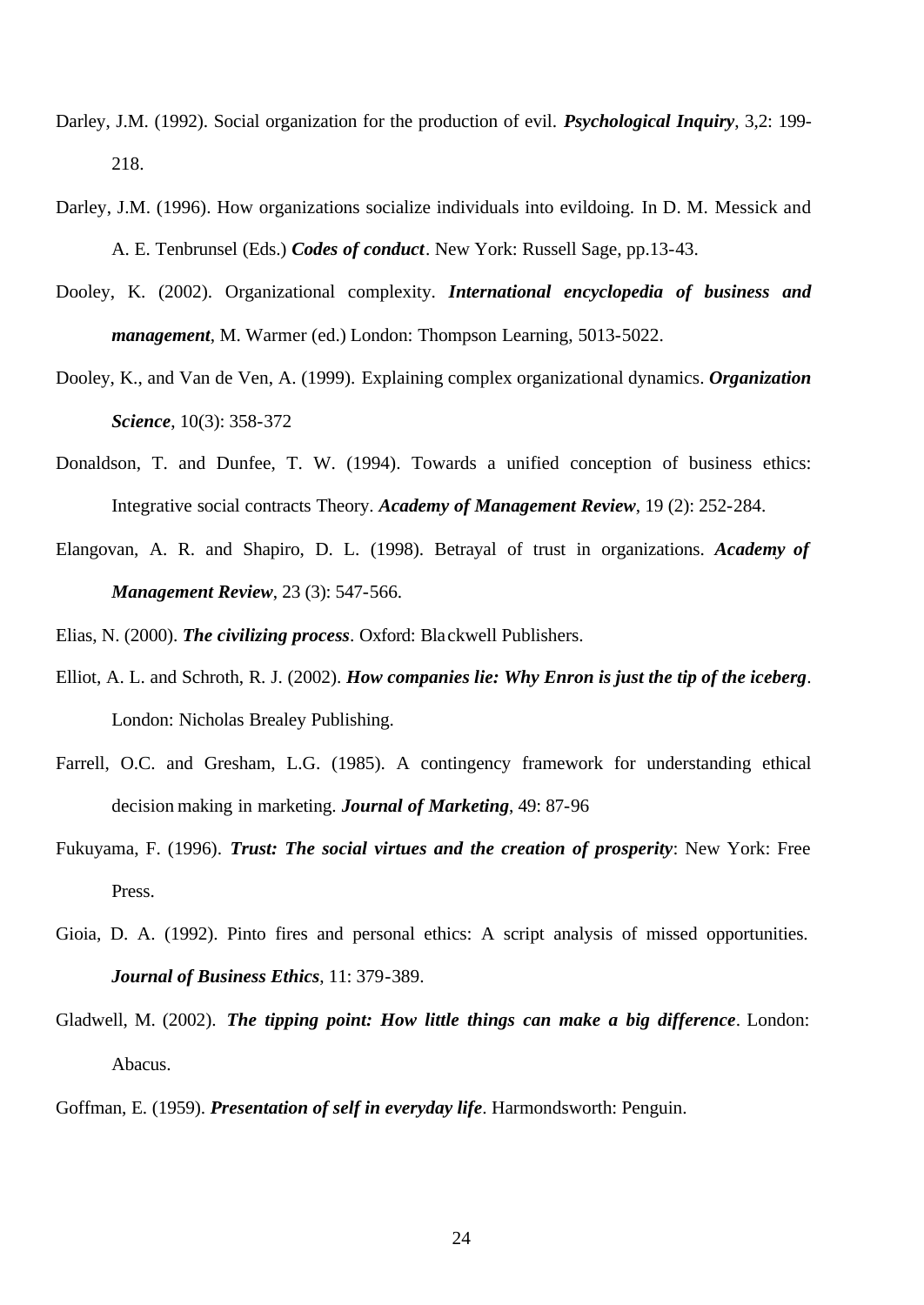Granovetter, M. (1985). Economic action and social structure: A theory of embeddedness. *American Journal of Sociology,* 91: 481-510.

- Grover, S. L. (1993). Lying, deceit and subterfuge: A model of dishonesty in the workplace. *Organization Science*, 4 (3): 478-495.
- Grover, S. L. (2005). The truth, the whole truth and nothing but the truth: The causes and management of workplace lying. *Academy of Management Executive*, 19 (2): 148-157.
- Hunt, S. D. and Vitell, S. (1986). A general theory of marketing ethics. *Journal of Macromarketing*,  $6(1): 5-16$
- Jackall, R. (1988). *Moral mazes: The world of corporate managers*. Oxford University Press: New York.
- Jeter, L. W. (2003). *Disconnected: Deceit and betrayal at WorldCom*. New York: Wiley.
- Jones, T. M. (1991). Ethical decision making by individuals in organizations: An issue-contingent model. *Academy of Management Review*, 16 (2): 366-395.

Khandwalla, P. (1977). *The design of organizations*. Harcourt Brace Jovanovich: New York.

- Kahneman, D., and Tversky, A. (1979). Prospect theory: An analysis of decision under risk. *Econometrica*, 47 (2): 263- 291
- Kelman, H.C., and Hamilton, V.L. (1989). *Crimes of obedience*. Yale University Press, New Haven,
- Kramer, R. M. and Messick, D. M. (1996). 'Ethical cognition and the framing of organizational dilemmas: Decision makers as intuitive lawyers.' In D. M. Messick and A. E. Tenbrunsel (Eds.) *Codes of conduct*. New York: Russell Sage, pp. 59-85.
- Langley, A. (1999). Strategies for theorizing from process data. *Academy of Management Review*, 24: 691-710.
- Levy, A. S., and Whyte, G. (1997). A cross-cultural exploration of the reference dependence of crucial group decisions under risk. *The Journal of Conflict Resolution*, 41: 792-813
- Levy, J. S. (1992). An introduction to prospect theory. *Political Psychology*, 13: 171-186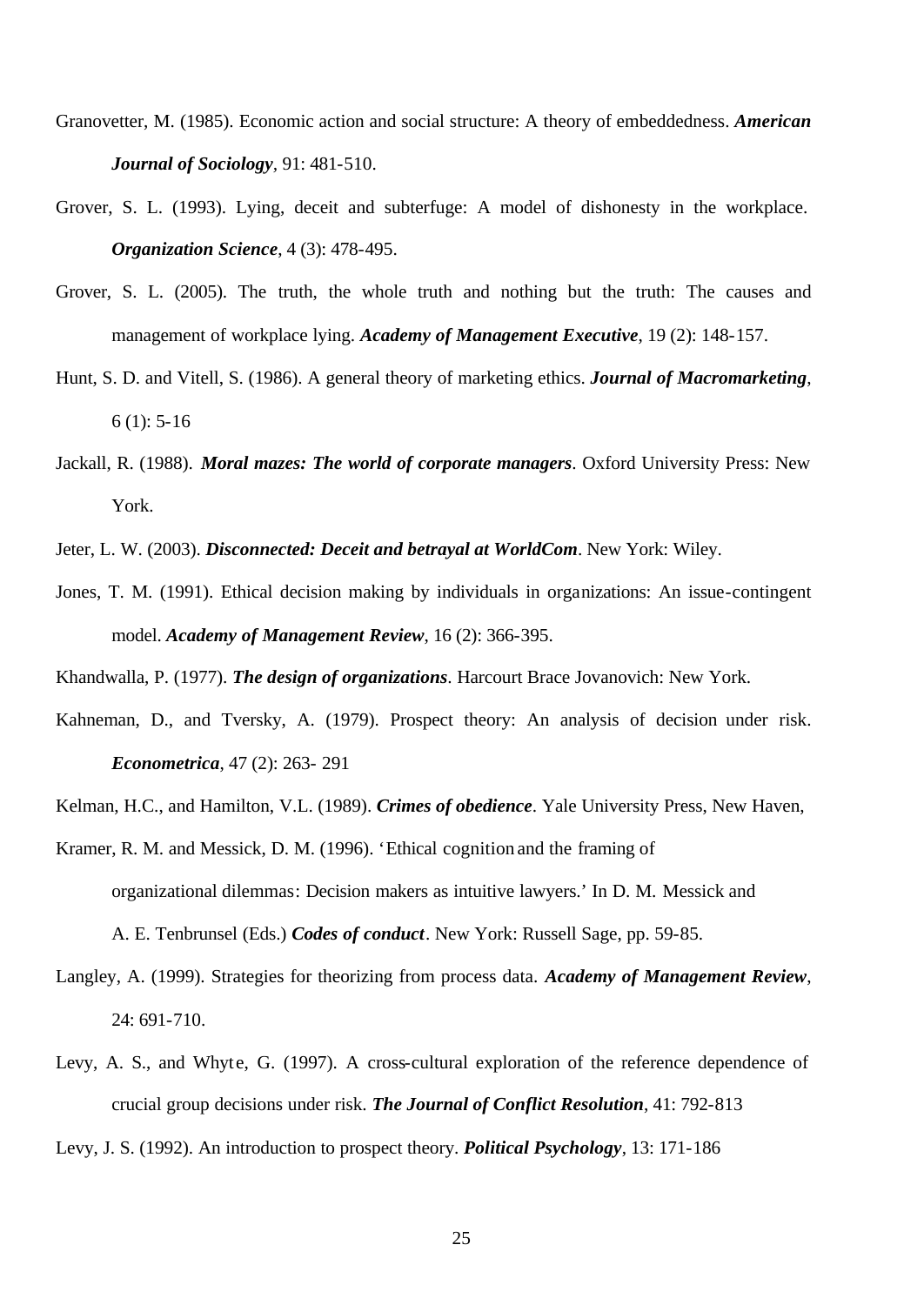Levy, L. and Linden, E. (2002). *The mind of Wall Street*. New York: Public Affairs.

Lewis, M. (1990). *Liar's poker: Rising through the wreckage of Wall Street*. New York: Penguin.

- McLean, B. and Elkind, P. (2003). *The smartest guys in the room: The amazing rise and scandalous fall of Enron*. New York: Penguin Books.
- Messick, D. M., and Bazerman, M. H. (1996). Ethical leadership and the psychology of decision making. *Sloan Management Review*, 37 (2): 9-22
- Miller, M. (1995). The Barings debacle. *Los Angeles Times*, March 2: 12.
- Mills, D. Q. (2002). *Buy, lie and sell high: How investors lost out on Enron and the internet bubble*. Upper Saddle River, NJ: Prentice Hall.
- Near, J. and Miceli, M. (1995). Effective whistle-blowing. *Academy of Management Review*, 20: 679-708.
- Nielsen, R. P. (2003). Corruption networks and implications for ethical corruption reform. *Journal of Business Ethics*, 42: 125-149.
- Partnoy, F. (2003). *Infectious greed: How deceit and risk corrupted the financial markets*. London: Profile Books.
- Perrow, C. (1984). *Normal accidents*. Normal Books: New York.
- Porter, M. E. (1980). *Competitive strategy: Techniques for analyzing industries and competitors*. New York: Free Press
- Reinstein, A. and McMillan, J. J. (2004). The Enron debacle: More than a perfect storm. *Critical Perspectives on Accounting*, 15: 955-970.
- Schweitzer, M. E, and Croson, R. (1999). Curtailing deception: The impact of direct questions on lies and omissions. *The International Journal of Conflict Management*, 10**:** 225-248.
- Shapiro, A. (2003). *Creating contagious commitment: Applying the tipping point to organizational change*. London: Lightning Source.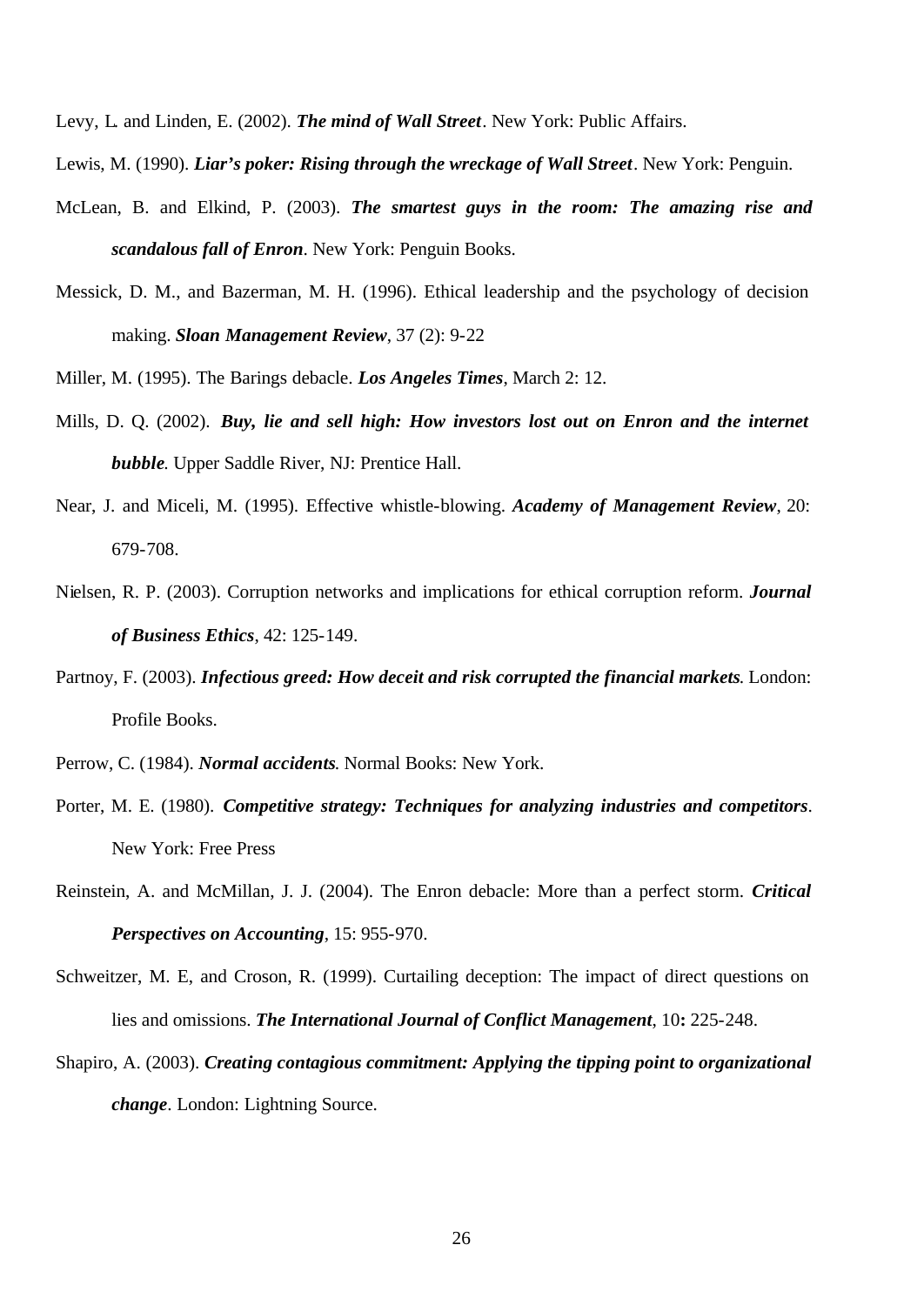Schweitzer, M. E., Ordóñez, L. and Douma, B (2004). Goal setting as a motivator of unethical behaviour. *Academy of Management Journal*, 47 (3): 422-432.

Simons, D. (2002). WorldCom's convincing lies. *Forbes*. 07-08-02.

- Staw, B. M. (1981). The escalation of commitment to a course of action. *Academy of Management Review*, 6: 577 – 587
- Staw, B. M. and Ross, J. (1987). Behaviour in escalation situations: Antecedents, prototypes, and solutions. In L. Cummings, and B. Staw (eds.) *Research in Organizational Behaviour*, Vol. 9. Greenwich, Con: JAI Press.
- Staw, B. M. and Ross, J. (1989). Understanding behaviour in escalation situations. *Science*, 246: 216-220.
- Swartz, M. and Watkins, S. (2003). *Power failure: The inside story if the collapse of Enron*. New York: Double Day.
- Taylor, S.E. (1989). *Positive illusions*. New York: Basic Books
- Tenbrunsel, A. E. (1998). Misrepresentation and expectations of misrepresentation in an ethical dilemma: The role of incentives and temptation. *Academy of Management Journal,* 41 (3): 330-339.
- Tenbrunsel, A. E. and Messick, D. M. (2004). Ethical fading: The role of rationalization in unethical behaviour. *Social Justice Research*, 17: 223-236.
- Tenbrunsel, A. E., Wade-Benzoni, K. A., Messick, D. M. and Bazerman, M. H. (2000). Understanding the influence of environmental standards on judgements and choices. *Academy of Management Journal*, 43 (5): 854-866.
- Thompson, J.D. (1967). *Organizations in action: Social science bases of administrative theory*. McGraw-Hill, New York.
- Trevino, L. K and Youngblood, S. A. (1990). Bad apples in bad barrels: A causal analysis of ethical decision making behavior. *Journal of Applied Psychology*, 75: 378-385.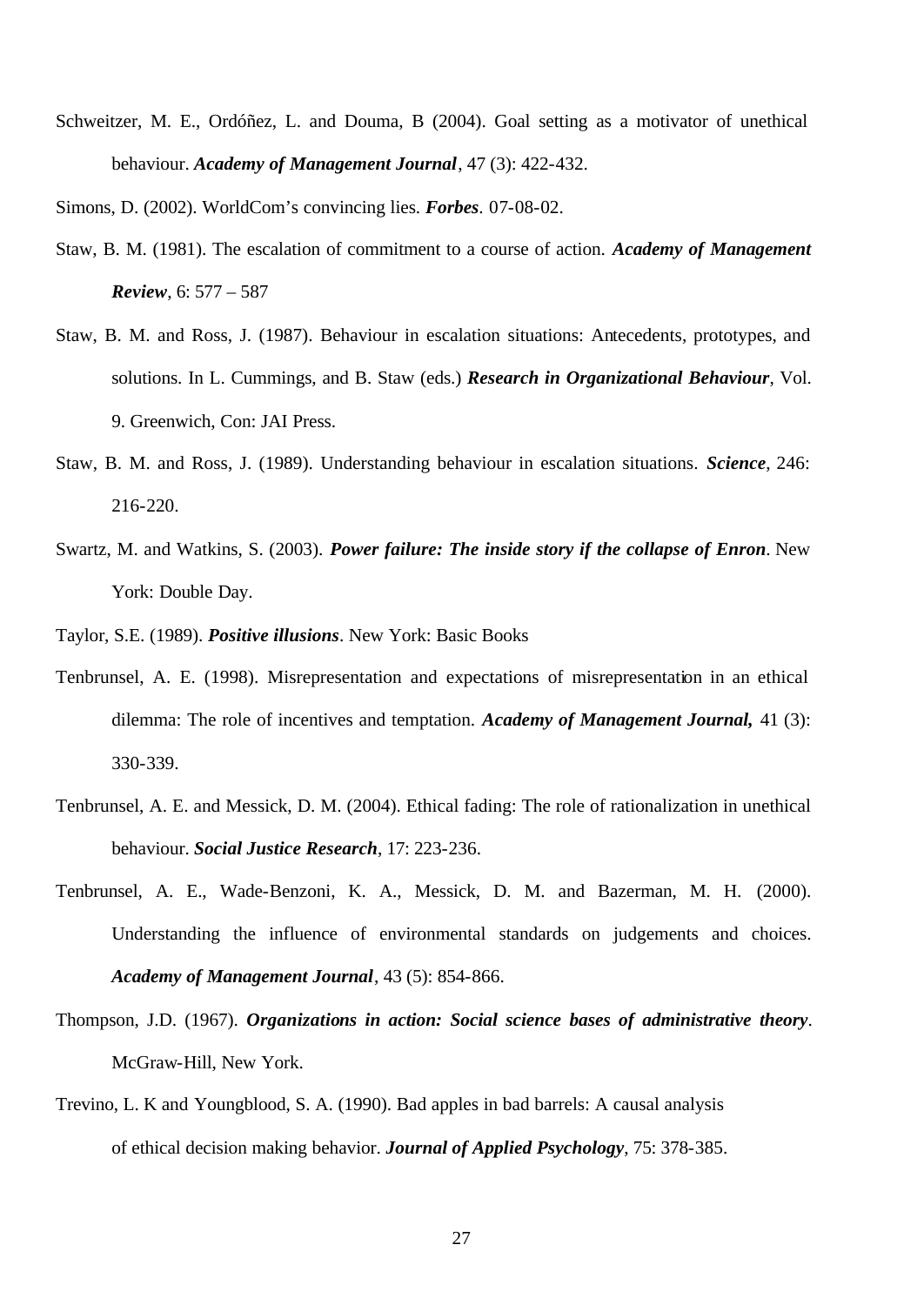- Unerman, J. and O'Dwyer, B. (2004). Enron, WorldCom, Andersen et al.: A challenge to modernity. *Critical Perspectives on Accounting*, 15: 971-993.
- Van de Ven, A. and Poole, M. S. (1995). Explaining development and change in organizations. *Academy Of Management Review*, 20 (3): 510-540.
- Vaughn, D. (1990). Autonomy, interdependence and social control: NASA and the Space Shuttle Challenger. *Administrative Science Quarterly*, 25: 225-258.
- Warren, D. E. (2003). Constructive and destructive deviance in organizations. *Academy of Management Review*, 28: 622-632

Williams, R (ed) (2000). *Explaining corruption*. Cheltenham: Edward Elgar.